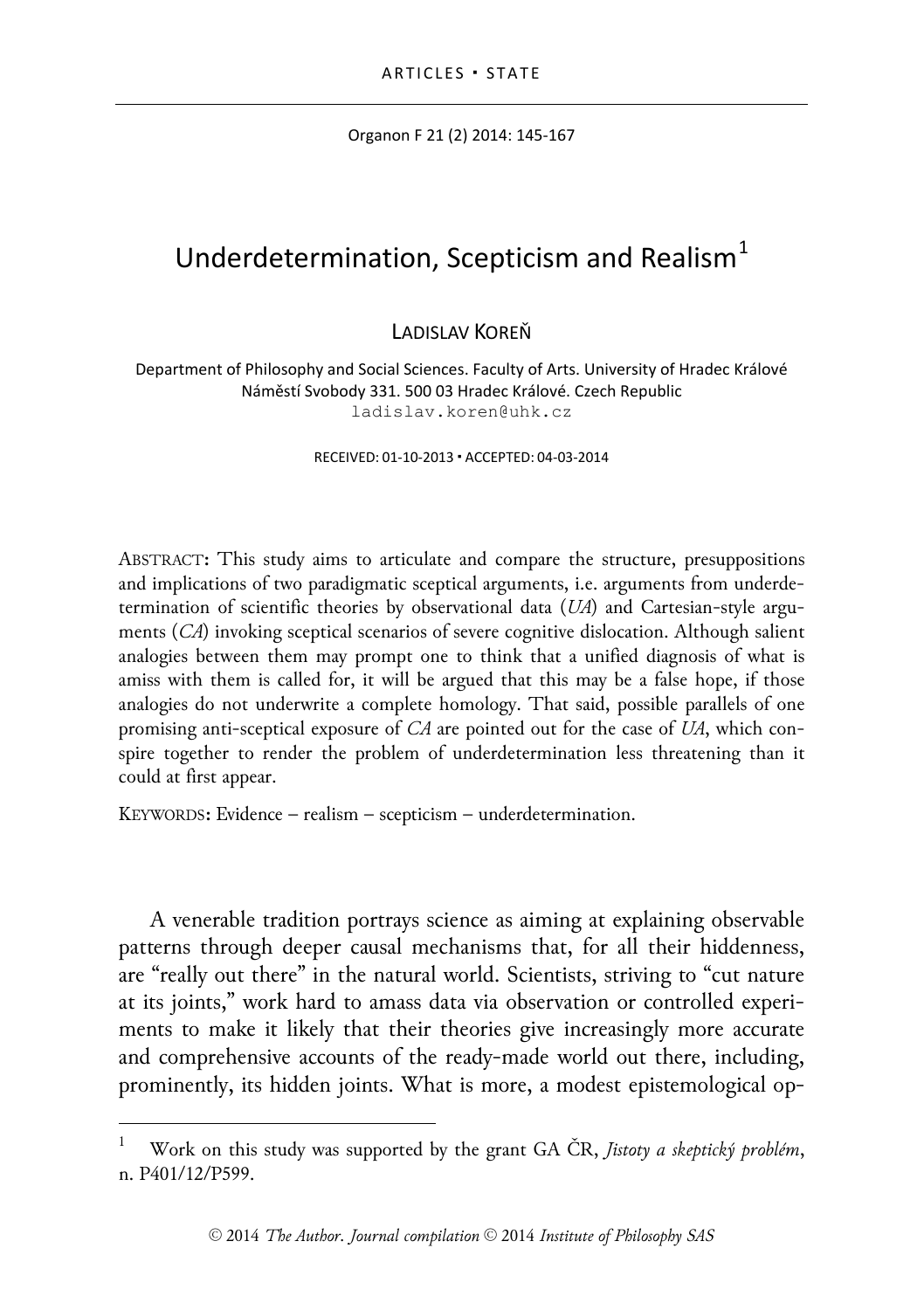timism seems warranted. At least with our mature and impressively successful scientific theories, evidence accumulated over time warrants belief in at least their approximate and partial truth.

This familiar picture of scientific theorizing has come to be called *scientific realism* (henceforth: *SR*). Despite its initial attractions, it has mobilized many able philosophical opponents, as the ongoing controversy over *SR* vividly testifies. Among many objections that have been raised against it, *underdetermination-style arguments* (*UA*) stand out as advancing a particularly serious challenge to its epistemological optimism, on the ground that observational data − no matter how massive − might be equally accommodated by empirically equivalent theories that make incompatible claims about hid-den contents and structure of the natural world.<sup>[2](#page-1-0)</sup> In this respect, as many thinkers have noted, there are salient analogies between *UA* and the classical *Cartesian-style sceptical arguments* (*CA*). The latter threaten to undermine even our most common-sense claims to knowledge of the world around us, on the ground that the whole of our experiential evidence − past, present or future − can be accounted for by experientially equivalent hypotheses of se-vere cognitive dislocation<sup>[3](#page-1-1)</sup> that make incompatible claims about the contents of the outside world (and, in particular, about the causal origin of our sensory experience).

Both *UA* and *CA* aim to establish a radical sceptical thesis on the basis of *prima facie* appealing premises. They have accordingly provoked several attempts to diagnose what is amiss with them but none has commanded wider acceptance. However, I believe it worthwhile to explore in some depth and detail the possibility that suggests itself here, namely, that aforementioned analogies between *UA* and *CA* invite analogous or even structurally unified anti-sceptical diagnoses. To prepare the ground for this issue, I first situate *UA* in its proper dialectical context, explaining its motivation, structure and possible ramifications for the controversy over *SR*. Having reconstructed *CA* as an underdetermination problem of a sort, I then compare both puzzles highlighting their analogies as well as their specifics. On this basis I sketch an anti-sceptical exposure of *CA* that I find promising, but which, owing to the specifics of *UA*, does not straightforwardly carry over to it. This, I argue, should come as no great surprise, because analogies be-

<span id="page-1-0"></span>More precisely, this applies to so-called strong underdetermination arguments, according to the distinctions to be introduced in Section 1.2.

<span id="page-1-1"></span><sup>3</sup> To use an apt term coined by Wright (2002), (2004).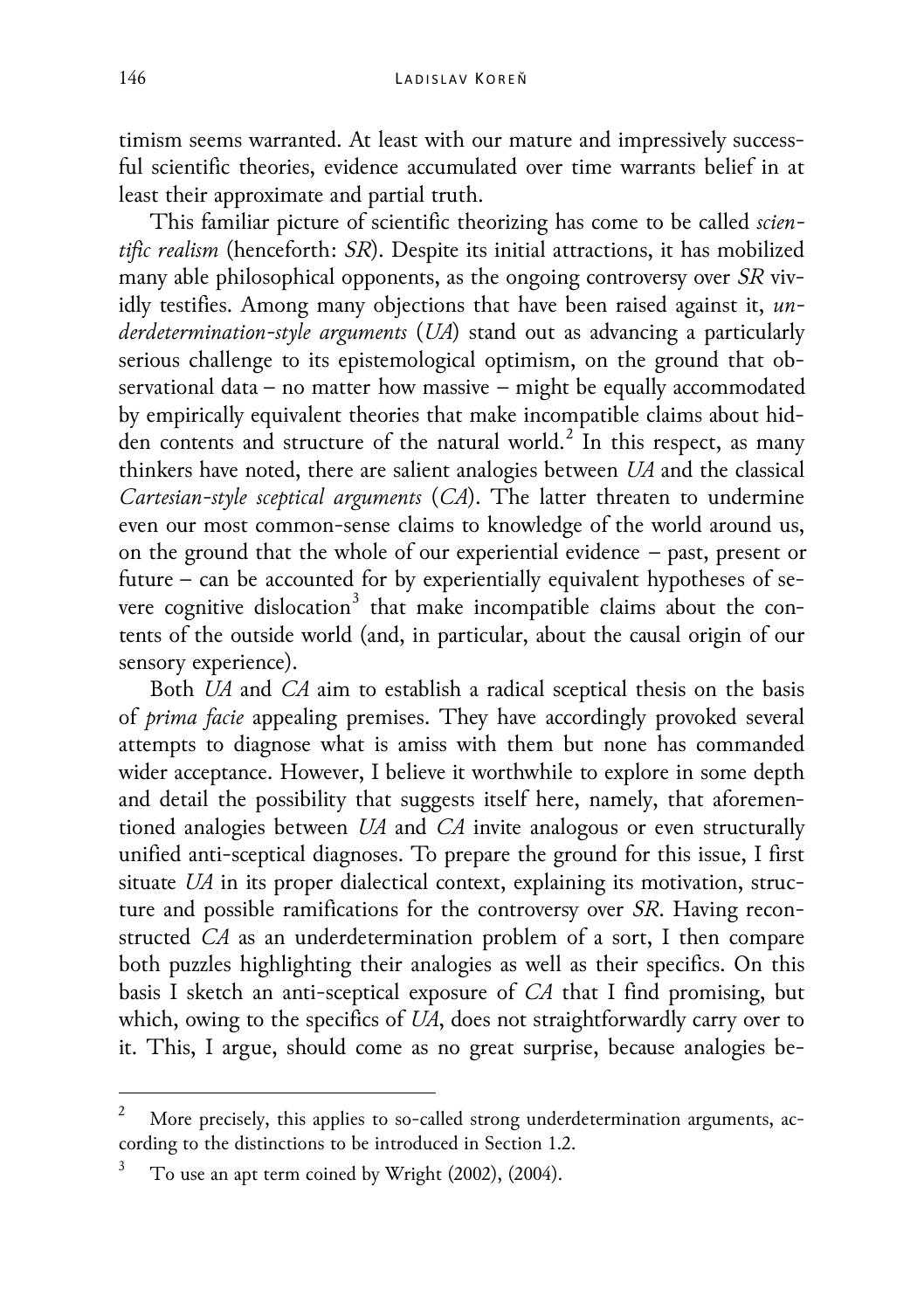tween *UA* and *CA* do not amount to full homology. That said, I also try to show that instructive parallels of that exposure tactics can be discerned in the case of *UA*, which might conspire together to render the problem of underdetermination less threatening than it could at first appear.

## **1. Underdetermination problem and the controversy over** *SR*

# *1.1. Sources*

The relevant history of *UA* is usually traced back to Pierre Duhem's path-breaking critique of the hypothetico-deductive model of confirmation of scientific hypotheses.[4](#page-2-0) According to this model, once a hypothesis *H* is proposed, one may go on to confirm or falsify it by checking its observational consequences concerning occurrence of phenomena under specified circumstances. If a phenomenon does not occur as predicted by *H*, *H* should be taken as falsified, hence rejected and replaced by another hypothesis. If, on the other hand, phenomena occur as *H* predicts, *H* gets (increasingly) confirmed.

But things do not quite work this simple way – or so Duhem argued. First, scientific hypotheses have observational implications only within a larger theoretical context or system – if conjoined with auxiliary hypotheses and background assumptions about initial conditions, experimental setting, instruments, etc. Let us call this enlarged system *H+A*, *A* incorporating whatever relevant auxiliary hypotheses or background assumptions. Second, Duhem pointed out that observational consequences do not – by themselves or together with logical principles – determine confirmation or falsification of the hypothesis *H*. Thus a false observational consequence does not automatically falsify *H*, because it is derived from *H+A* so that what it shows is at most that  $H$  is false or  $A$  is false. Accordingly, we may save the data by keeping *H* and making appropriate revisions within *A*, or the other way round. Still, data plus logic alone do not dictate what to do. Second, even if we assume that all so far checked observational consequences of *H* are true, this does not confirm *H* as likely to be true, as there is always a rival hypothesis *H\** that, conjoined with its own *A\**, accommo-

<span id="page-2-0"></span>See Duhem (1914/1954). Also Poincaré's (1905/1952) famous considerations about alternative, yet empirically equivalent physical geometries of space-time are often quoted as an important milestone.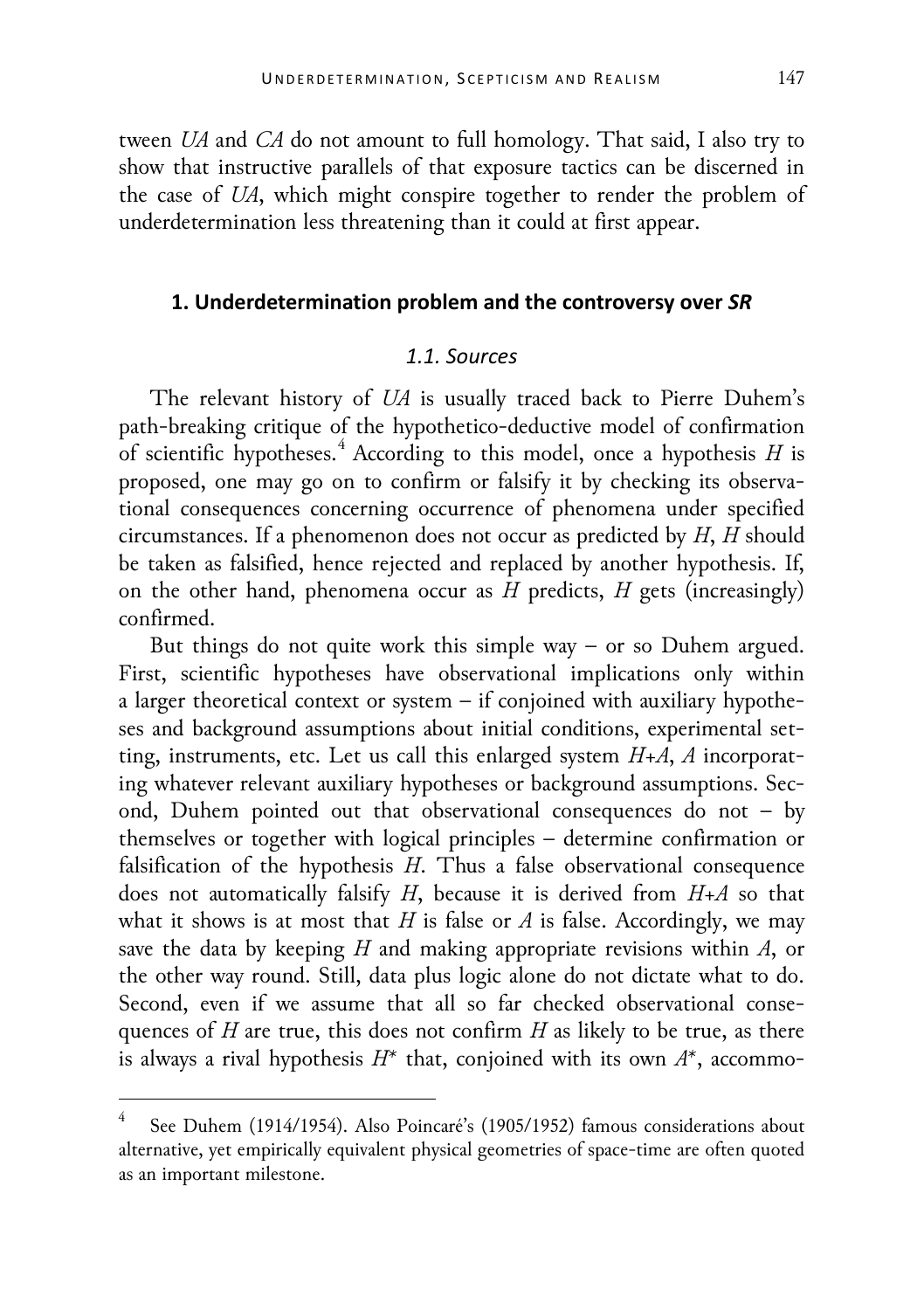dates all the data equally well, but makes incompatible claims about the underlying reality. So data plus logic alone do not dictate a choice of *H* over *H\*.*

Summing up, Duhem's holistic thesis says that larger theoretical systems, not single hypotheses, are subject to empirical test. Its corollary then seems to be that observational data together with logic are not enough to determine (a) what item is falsified vis-à-vis recalcitrant data and (b) which of two rival but empirically equivalent theoretical systems is more likely to be true, hence worthy of choice.

A few decades later, Quine contributed by two generalizations of Duhem's claims. First, in his assault on empiricism he argued that the system (theory) to be tested against sensory experience is a whole web of interlinked beliefs including also logical and mathematical claims, so that they too are eventually up for revision if the system faces recalcitrant data (cf. Quine 1951). Second*,* whereas Duhem had in mind empirical equivalence – hence underdetermination – relative to all available data (already checked observational consequences), Quine radicalized *UA* to mean underdetermination of whole (perhaps even comprehensive) physical theories relative to the totality of all possible data. Importantly, the strong version of *UA* excludes the possibility that future observations could eventually distinguish *H* and  $H^*$ .<sup>[5](#page-3-0)</sup>

It is arguably easier to come up with historical examples of the weak underdetermination. One notorious example put forward by Duhem himself is the transient empirical equivalence of the Ptolemaic and the Copernican system: both were able to accommodate all observed astronomical data at the time of appearance of *De Revolutionibus.* Hence, at the time, available empirical data did not support one system over the other as more likely to be true. We shall have an occasion to see that the situation is more delicate with the strong underdetermination, there being fewer genuinely interesting examples of alternative theories that are both incompatible and empirically

<span id="page-3-0"></span> <sup>5</sup> Okasha (2002) argues that the strong version of *UA* is hard to reconcile with Quine's own holism: either a theory *T* is incomplete/local and then it is always possible that future evidence will distinguish it from currently equivalent rival theories (thus we have at most the weaker Duhemian version of *UA*); or the argument has to be formulated at the level of global (complete) theories – but then we do not quite know what it would be like to have such a theory. See also Hoefer – Rosenberg (1994) who distinguish local and global theories and, accordingly, local and global underdetermination, holding that only the latter is a potential threat.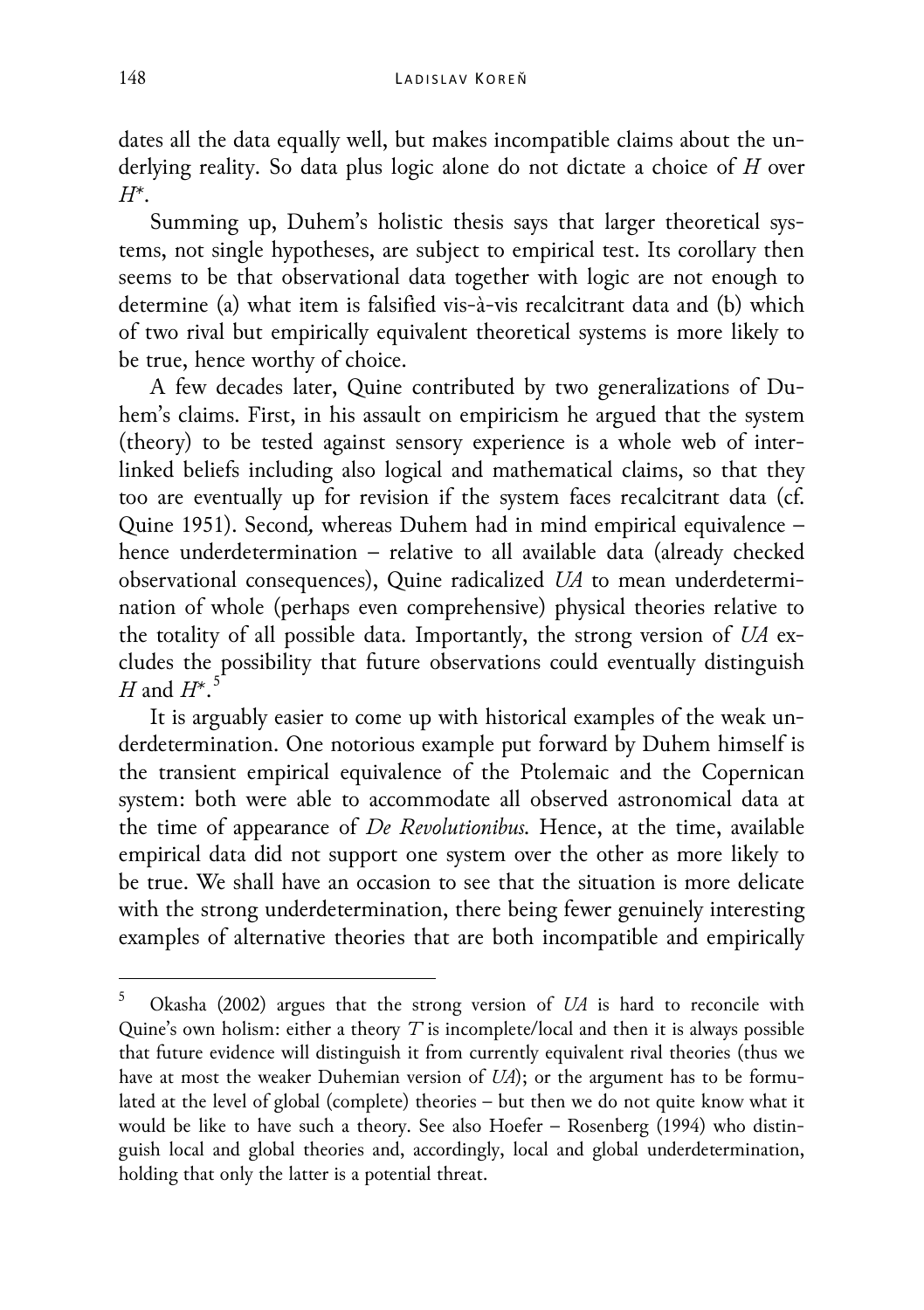equivalent relative to all possible data. Let it be said that the clash of rival accounts of quantum mechanics – viz. Copenhagen interpretation versus Bohmian interpretation in terms of hidden parameters – is often cited as a particularly up-to-date example of the strong underdetermination. Also Poincaré-style examples of rival space-time cosmologies based on different geometries seem to supply instructive examples – viz. a space-time theory based on the classical Euclidean geometry and a space-time theory based on the non-classical Riemannian geometry.<sup>[6](#page-4-0)</sup> The idea behind is that all possible predictions about trajectories of physical objects made by one theory can be mimicked by the other: thus, curved trajectories of objects predicted by the space-time theory based on the Riemannian geometry can be mimicked by the space-time theory based on Euclidean geometry if we introduce into the latter theory extra-forces acting on objects as well as rulers. The two alternative theories seem equally underdetermined by all possible data.

# *1.2. The role of UA in the controversy over SR*

It is the strong version of *UA* that will concern me in what follows. For one thing, it seems to be potentially more devastating. For another, it is structurally analogous to the Cartesian-style sceptical argument with which it will be compared in due course.

To reconstruct  $\mathit{U}\!A$  in its strong form, a few distinctions are in order.  $^7$  $^7$ 

*C belongs to the testable basis of a theory T* iff *C* is a claim about phenomena and *T* allows us to infer *C*.

*T and T\* are empirically equivalent theories* iff they have exactly the same testable basis.

*T and T\* are rival empirically equivalent theories* iff they are empirically equivalent theories that make incompatible claims about unobservable items.

*T and T\* are evidentially indistinguishable theories* iff they are equally well supported with respect to all possible evidence so that any possible ob-

<span id="page-4-0"></span> <sup>6</sup> See Poincaré (1905/1952). Reichenbach (1958) formulates a famous generalization of this procedure.

<span id="page-4-1"></span><sup>7</sup> There is already an extensive literature on underdetermination arguments and their relation to the issue of *SR*. For different perspectives on it, I refer the reader to Laudan – Leplin (1991), Earman (1993), Hoefer – Rosenberg (1994), Psillos (1999), Stanford (2001), Devitt (2002), Okasha (2002), Norton (2008).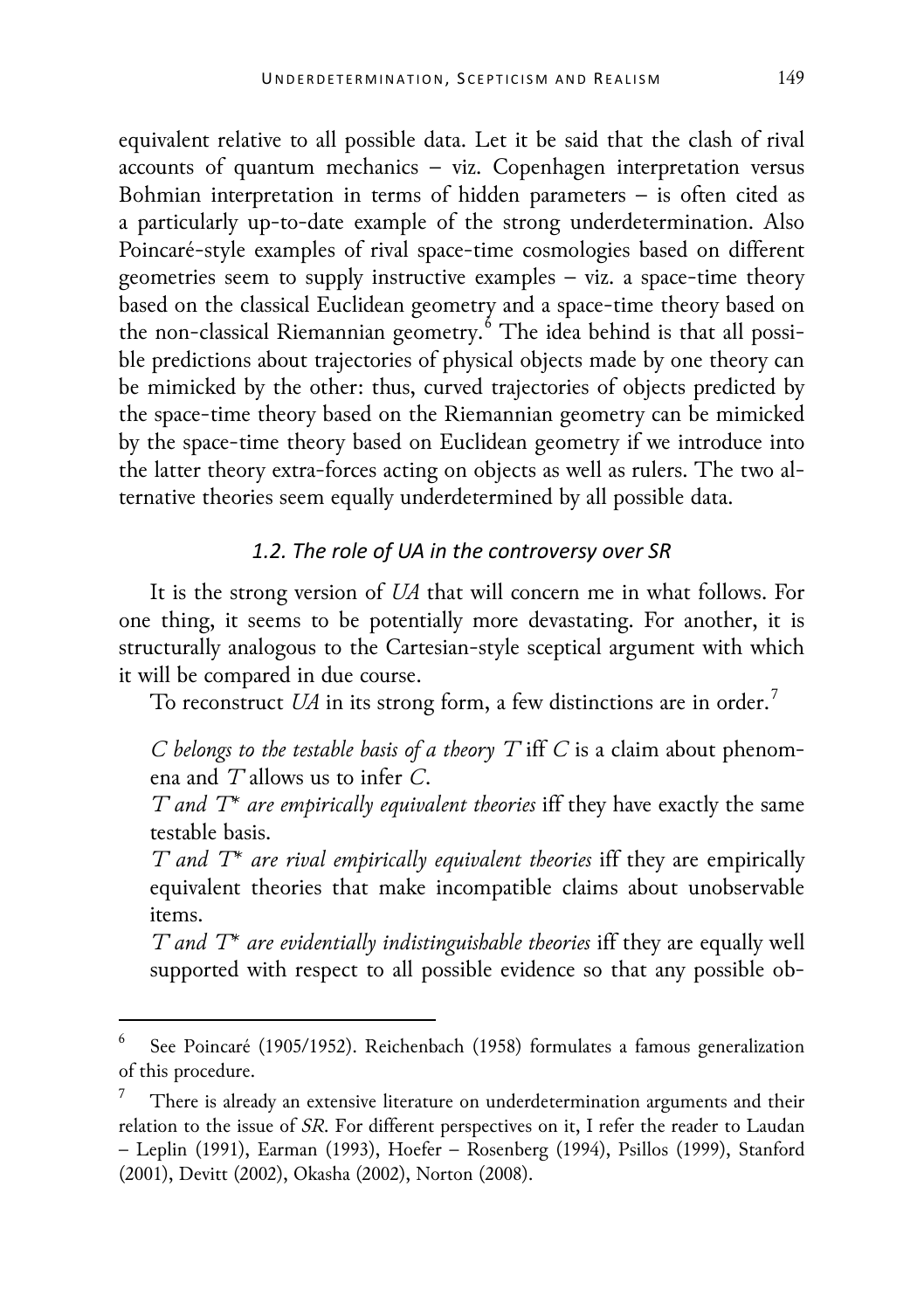servation that contributes to confirming (or disconfirming) one (to a given extent) confirms (or disconfirms) equally well the other (to the same extent).

With this terminology in place, it is easy to formulate *UA* as involving the following steps:

- 1. For any scientific theory *T* there is an alternative theory *T\** such that the two are rival empirically equivalent theories.
- 2. Empirically equivalent theories are evidentially indistinguishable.
- 3. So no possibly relevant evidence supports *T* as more likely to be true than *T\*.*
- 4. So no possibly relevant evidence justifies one in holding *T* to be more likely to be true than not.
- 5. So one is never justified in holding *T* to be more likely to be true than not.

Simple and abstract as *UA* is, its ramifications for *SR* are potentially farreaching. To appreciate this, we should note that *SR*, as commonly conceived, involves a mixture of essential ingredients backing up the claim that scientific theories aim to provide approximately true descriptions of the objective sort that are apt to be warranted by empirical evidence:

*Semantic commitment*: Sentences comprising theories – including those apparently about unobservable items – are to be taken semantically at face value, that is, as purporting to refer to and describe what they *prima facie* appear to refer to and describe (truly or falsely).

*Ontological commitment*: There is some stuff out there for them to be approximately true descriptions of – including entities, structures, etc. underlying phenomena and their regularities.

*Independence commitment*: That stuff *is what it is* quite independently of any linguistic, conceptual or epistemic means that can be employed in positing, classifying, describing or confirming them.

*Epistemological commitment*: Empirical evidence can place us in a favourable position to hold (at least our best current) scientific theories to be (at least nearly and partially) true descriptions of the world *–* in both its observable and non-observable parts.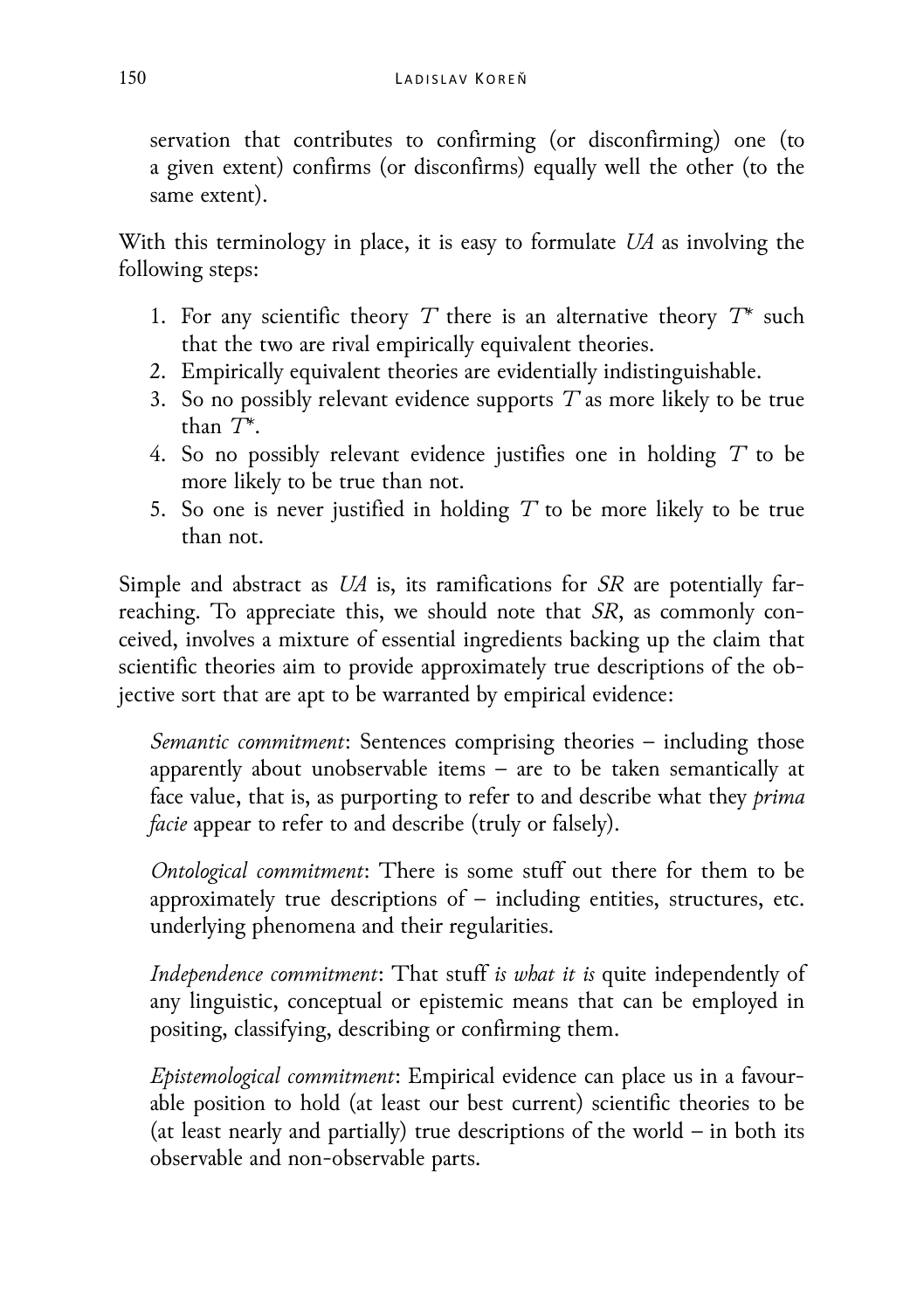What *UA* urges on us is that on a realistic construal of a scientific theory *T* – as concerned with a largely unobservable and ready-made world out there – there is a gap between the two that cannot be bridged by empirical evidence, however varied and massive. Clearly, observational data do not entail theories, there being always room for alternative theories equally accommodating all the data in terms of incompatible claims about hidden structures. But, if *UA* goes through, the data do not determine scientific theories inductively either – by lending them at least a reasonable degree of support – since (a) empirically equivalent theories  $T$  and  $T^*$  are held to be evidentially indistinguishable but (b), being incompatible, only one of them can hope to be true to the facts.. Thus, if *SR* with all its essential ingredients holds, then, epistemically speaking, the hidden natural world out there seems once and for all lost!

*UA*, I submit, can be seen as an improvement upon more traditional and controversial arguments informed by the positivist stricture to the effect that what transcends experience/observation is beyond the province of knowledge: i.e. to claim anything about unobservable items is to outstrip the bounds of evidence that only licenses warranted claims about the world out there. In response to arguments of this calibre, friends of *SR* would do well to challenge the positivist stricture behind them – *only what is observable or reducible to observable is knowable*. Even if is it granted that scientific hypotheses and theories are evidentially controlled by the data of observation and experiment, this reasonably looking empiricist regulative does not entail the positivist stricture. For why, realists ask, shouldn't theories positing unobservable items be liable to empirical test indirectly, that is, via what they (together with auxiliary hypotheses and background assumptions) imply about phenomena? Why, then, shouldn't we regard the fact that some theories fare excellently in predicting and explaining phenomena – indeed, much better than alternative theories – as giving considerable, if indirect, empirical support also to their claims about unobservable items?<sup>[8](#page-6-0)</sup>

<span id="page-6-0"></span> <sup>8</sup> The "No miracle" argument – sometimes dubbed *the master argument for SR* – makes this point dramatically: wouldn't it be a most remarkable coincidence – indeed, a mystery – if our best current theories, successfully predicting and explaining regularities of phenomena in terms of hidden structures/mechanisms, were not onto something as regards the hidden nature of the world? See Putnam (1978) and Boyd (1983) for influential defences of the claim that only *SR* does not make the apparent success of science one big mystery left without any explanation.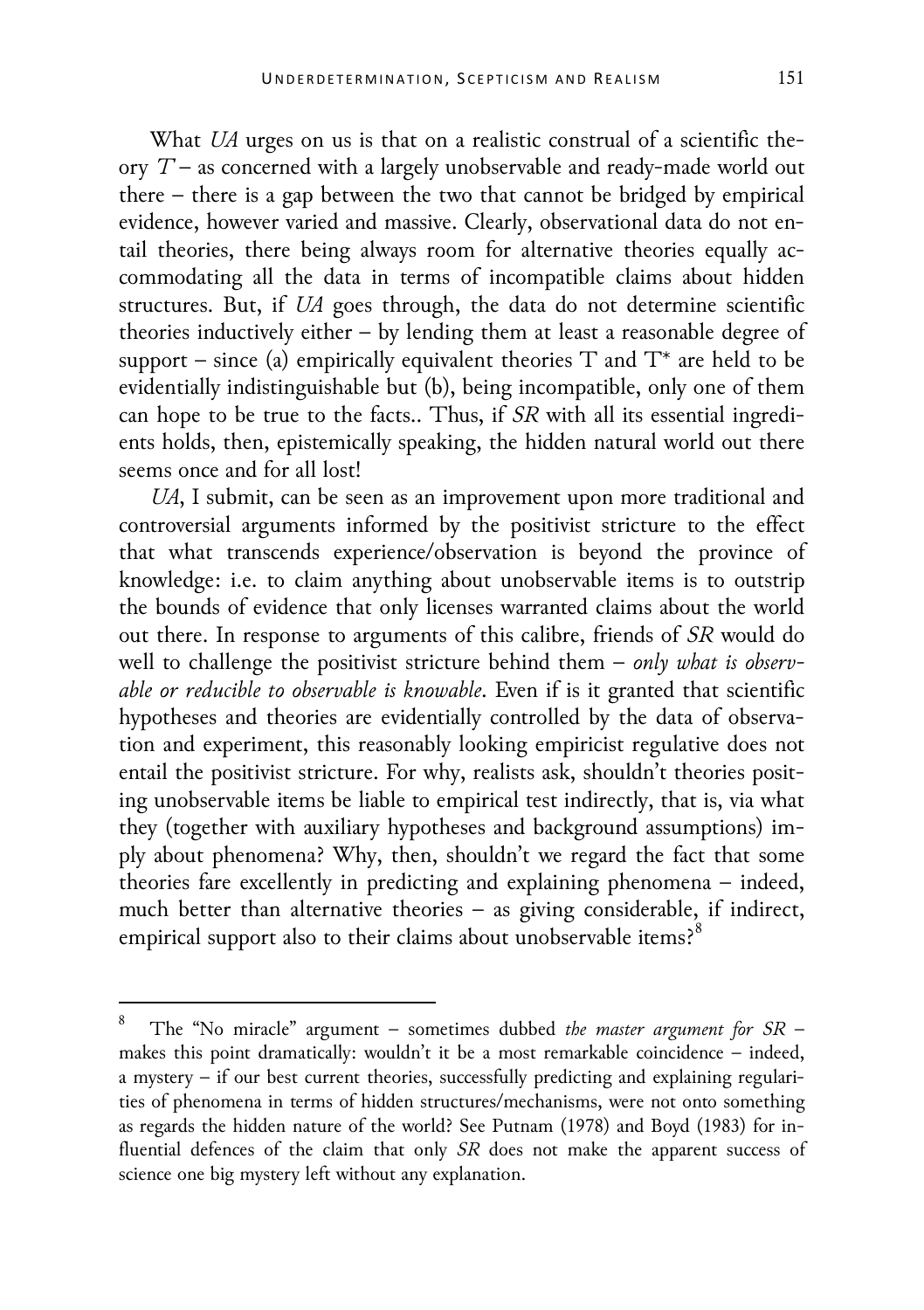So, without a more powerful line of argument against the possibility of warranted claims about unobservables, realists may feel relatively safe. Yet, *UA* promises to give its opponents precisely such a principled argument, because it directly challenges the crux of *SR* – the claim that (our mature and impressively) successful scientific theories are likely to be true (nearly and partially).

Although *UA* directly attacks the epistemological commitment of *SR,* it could be used in drawing significant metaphysical or semantic conclusions. Indeed, scientific scepticism wholeheartedly embracing its negative conclusion has been a rare reaction to *UA*. [9](#page-7-0) Thus, constructivists, projectivists or internal realists would argue that realities must be theory-dependent after all. Differences aside, their goal is to close the gap between theories and reality by evidentially constraining truth-conditions or urging some form of conceptual or epistemic dependence of realities on theoretical frameworks employed to capture them.<sup>[10](#page-7-1)</sup> Others would contend that sentences apparently about unobservables should not be interpreted literally but, as instrumentalists would have us say, as computational means (perhaps useful fictions) in the service of correlating phenomena (input-data with outputpredictions). Either way, the problem of underdetermination can be mitigated, though on pain of incurring theoretical commitments which are far from unproblematic.

There are other "non-realist" strategies, to be sure. Since this study is not primarily concerned to review them, suffice it to say, for this moment, that the friends of *SR* have several lines of response available to them to

<span id="page-7-0"></span> <sup>9</sup> A notable exception, however, is Van Fraassen's *constructive empiricism* (1980) to which I shall shortly return later.

<span id="page-7-1"></span><sup>10</sup> Here we may assign Kuhn's (1962/1996) *paradigm-style* account of the structure of scientific theory change with its corollary of conceptual incommensurability of scientific frameworks employing different classificatory and epistemic styles (based on different *exemplars* establishing the range of problems to be solved and the methods of solving them). On this view, realities of concern to scientists are always immanent to scientific frameworks – different frameworks coping with different realities. Though in many respects very different, Putnam's *internal realism* (1981) may also be reckoned here. Positions of this sort need not deny that scientific theories are concerned with observable as well as unobservable aspects of the world and that they aim to give us, in a way, accurate accounts of both. What they in different ways question is theory-independence of realities studied by science, unconditioned by conceptual and epistemic means that constitute theories or theoretical frameworks.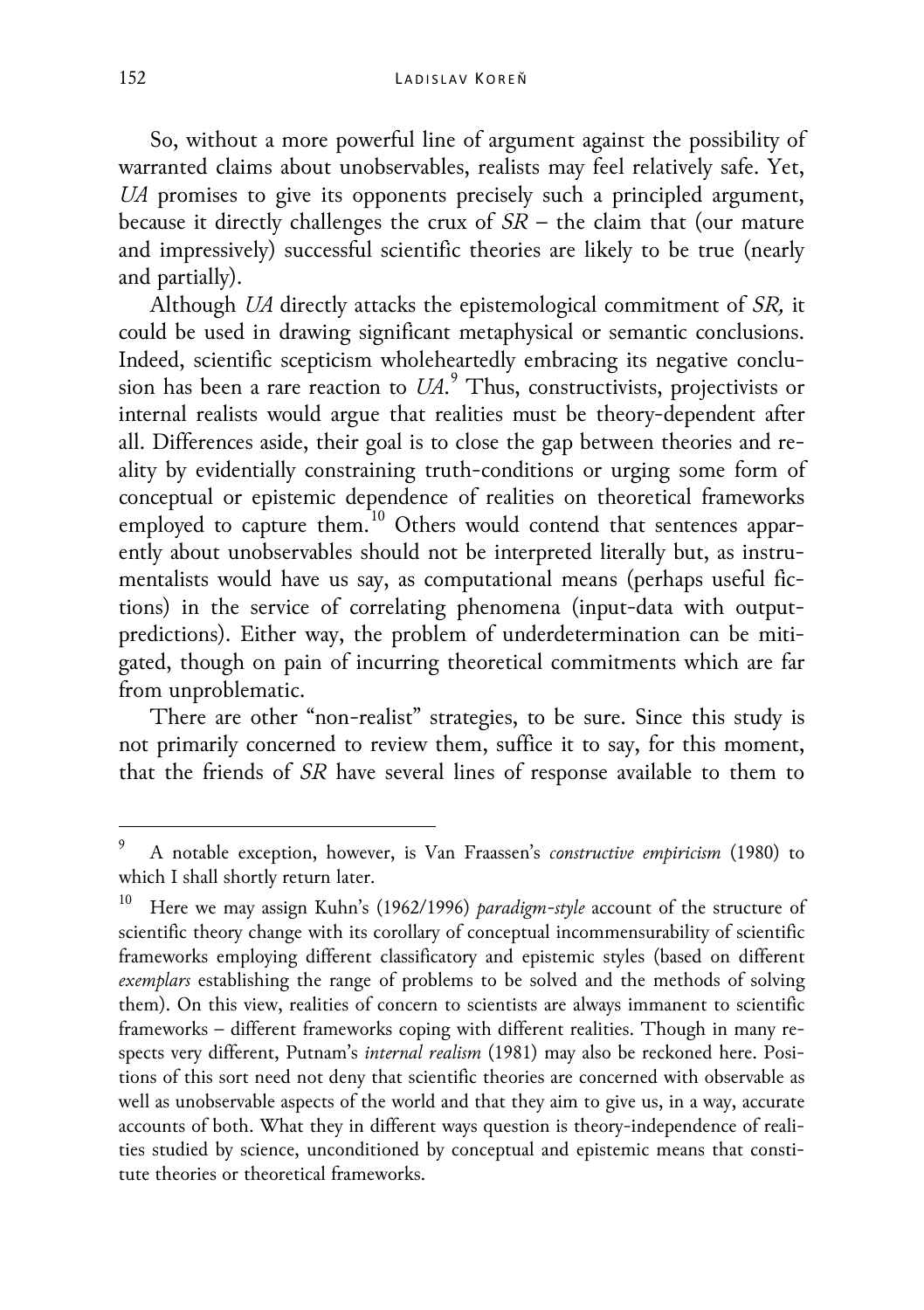show that, while the embarrassing conclusion of *UA* compromises some of its premises, it does not reduce *SR* to absurdity, if *SR* does not license the culprit premises. I will mention some of those responses later, after having compared *UA* with *CA*. But let me now turn to the classical Cartesian-style sceptical argument and its subversive potential.

### **2.** *CA* **as an underdetermination argument**

It is well known – even well worn – that Descartes bequeathed to us a sceptical problem, $^{\rm 11}$  $^{\rm 11}$  $^{\rm 11}$  whose ghost is still with us today, in spite of the fact that he thought to have disposed of it. In its restricted form, targeting only empirical claims about the world out there, the issue arises if we take it that at least some of our best common-sense or scientific claims – e.g. claims about medium-sized objects observable by unaided senses under optimal conditions – are certain or at least likely to be true. However, the fact that we confidently take the world to be a certain way does not yet guarantee that the world really is that way. So what basis, if any, can we have for placing such confidence in our most cherished empirical claims? Sensory experience we take ourselves to have made with the outside world seems to be, *prima facie* at least, the most plausible candidate. However, if experience consists of a stream of appearances – internal phenomena – that might just as well occur when we are being subject to a severe cognitive dislocation (e.g. devious delusion or compact dream), it does not seem to lend a reasonable degree of support to our empirical claims – still less an assurance that the world out there is, by and large, the way we take it to be. As Descartes pointed out, apparently far-fetched claims about the contents and structure of the world can accommodate the totality of given appearances – even the totality of all past, present and future appearances – which are nevertheless incompatible with the claims that we take to be true.

It suggests itself to reconstruct *CA* as a radical underdetermination problem: underdetermination of empirical claims, including all claims about observable items, by the data of experience-based evidence, no matter how varied and massive. And here is a simple receipt to this effect. First, take your best common-sense and scientific claims about the world – including those about the aetiology of your sensory experiences – as belonging to an

<span id="page-8-0"></span><sup>&</sup>lt;sup>11</sup> For an original statement of the problem see Descartes (1640/1996).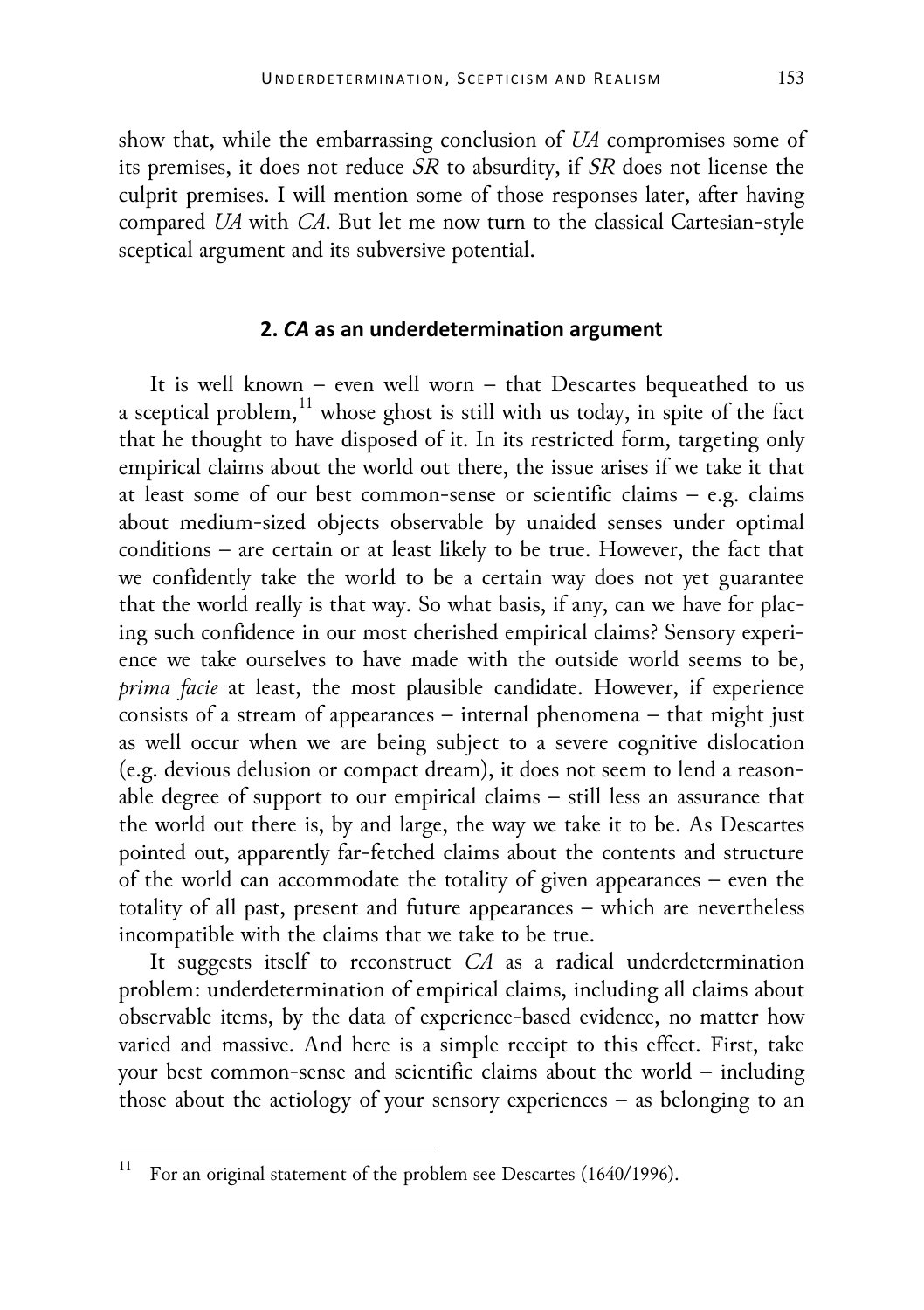empirical theory/system *B* that depends for its support, if any, on the data of experience-based evidence *E*. Then confront *B* with whatever sceptical theory *S* that is specifically devised to fit all experience-based data that you might ever have while making incompatible claims about the world (if only because it makes incompatible claims about the causal origin of experiential data). Descartes' *Evil Demon Hypothesis* might serve the purpose, as well as the more up-to-date *Brain-in-Vat Hypothesis.* Finally, ask if you have a sufficient evidential basis to favour *B* over *S*.

Now, the would-be sceptic expects the answer to be in the negative and he has a simple argument at hand. *E*, recall, is supposed to consists of all internal phenomena – items of the sort *It appears to me as if p* or *I am appeared to as if*  $p$  – that might evidentially bear on  $B$ .<sup>[12](#page-9-0)</sup> We then choose as *S* some suitable sceptical hypothesis (theory) that allows us to expect all phenomena belonging to  $E$  – in fact,  $S$  typically provides an alternative account of their aetiology – but is incompatible with *B* regarding many external phenomena (including, prominently, the causal origin of internal phenomena). *CA*-style underdetermination argument is then simple:

- 1. *B* has a sceptical rival-incompatible hypothesis *S* that is equivalent with it with respect to *E*.
- 2. If *B* and *S* are equivalent with respect to *E*, then they are equally well supported by *E.*
- 3. So *E* does not support *B* as more likely to be true than the incompatible *S*.
- 4. So *E* does not justify one in taking *B* as more likely to be true than not.
- 5. So one is never justified in taking *B* as more likely to be true than not.

Given, further, that *E* should include all relevant pieces of evidence that might ever bear on  $B$  – viz. all past, present or future appearances – the argument, if sound, shows that no evidence can ever justify *B*. Since, then, *B* is arbitrary, the upshot is that no empirical claim or theory is justified – all being on par in this respect. This is certainly a radical conclusion that is hard to swallow. [13](#page-9-1)

<span id="page-9-0"></span><sup>&</sup>lt;sup>12</sup> Note that such items make no references to the outside world and have no implications about it: *It appears to me as if p* does not imply *p*.

<span id="page-9-1"></span>It may be argued that the underdetermination reconstruction of *CA* is more fundamental than alternative formulations of it – viz. the so-called argument from ignorance –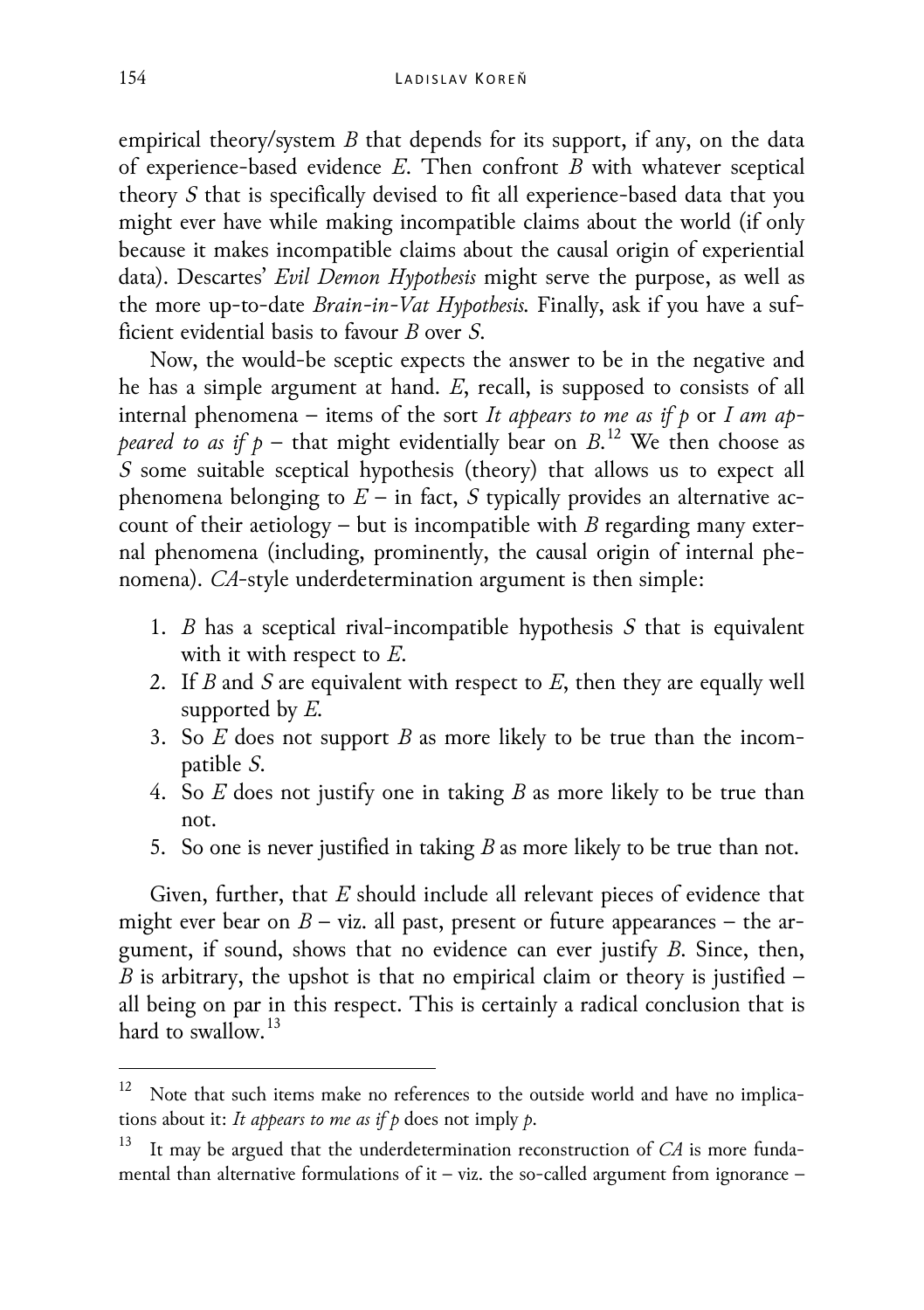## **3. Comparison**

We have seen that strong underdetermination arguments pose a challenge to scientific realism, on the ground that virtually any empirical theory *T* may be confronted with a rival theory *T\** that allows us to infer exactly the same claims about phenomena while being committed to incompatible claims about unobservable structures and mechanisms underlying phenomena. Assuming, furthermore, that the only relevant evidence for (or against) a scientific theory comes ultimately from observational confirming or disconfirming of its implied claims about occurrence of phenomena, *T* and *T\** should be evidentially on a par, equally likely to be true in the light of all possibly relevant empirical evidence. If so, the presumption that such evidence could justify our acceptance of scientific theories as (nearly and partially) true descriptions of the nature of the world out there is undermined. Hence *SR* seems to be in serious trouble.

A similarly dramatic role has been imputed to the Cartesian argument, invoking experientially undetectable scenarios of massive delusion encapsulated in sceptical hypotheses. Obviously, *CA* is more radical in its intended scope and consequences. *UA* allows us to know a lot about external facts/ events observable by unaided senses, but nothing about hidden entities and structures underlying phenomena. *CA*, however, threatens to deprave us even of external phenomena. Thus, e*xternal phenomena* are to be distinguished from *internal phenomena*, only the latter being immediate data of experience – *appearances* – the presence and character of which we are in a privileged position to recognize. The crux of *CA* is the claim that empirical claims about the contents and causal structure of the world – claims about external phenomena in particular – depend for evidential support ultimately on appearances. Unfortunately, sceptical hypotheses are devised so as to accommodate all our appearances – past, present or future. Thus the totality of evidence supposed to be ultimately relevant for empirical claims – one supervening on appearances – does not favour empirical claims/theories over rival sceptical hypotheses, both being equally likely to be true in the light of it. If so, the initial presumption that our best systems of empirical

j

that hinge on the premise that we cannot exclude (know to be false) *S* (and on the premise that we know *P*, only if we can exclude or know *S* to be false). If this premise is not self-evident – and many would maintain it is not – then we should argue it. And, it would seem, underdetermination of *P* by *E* would have to be invoked to justify it. Cf. Bruecker (1994) and Okasha (2003).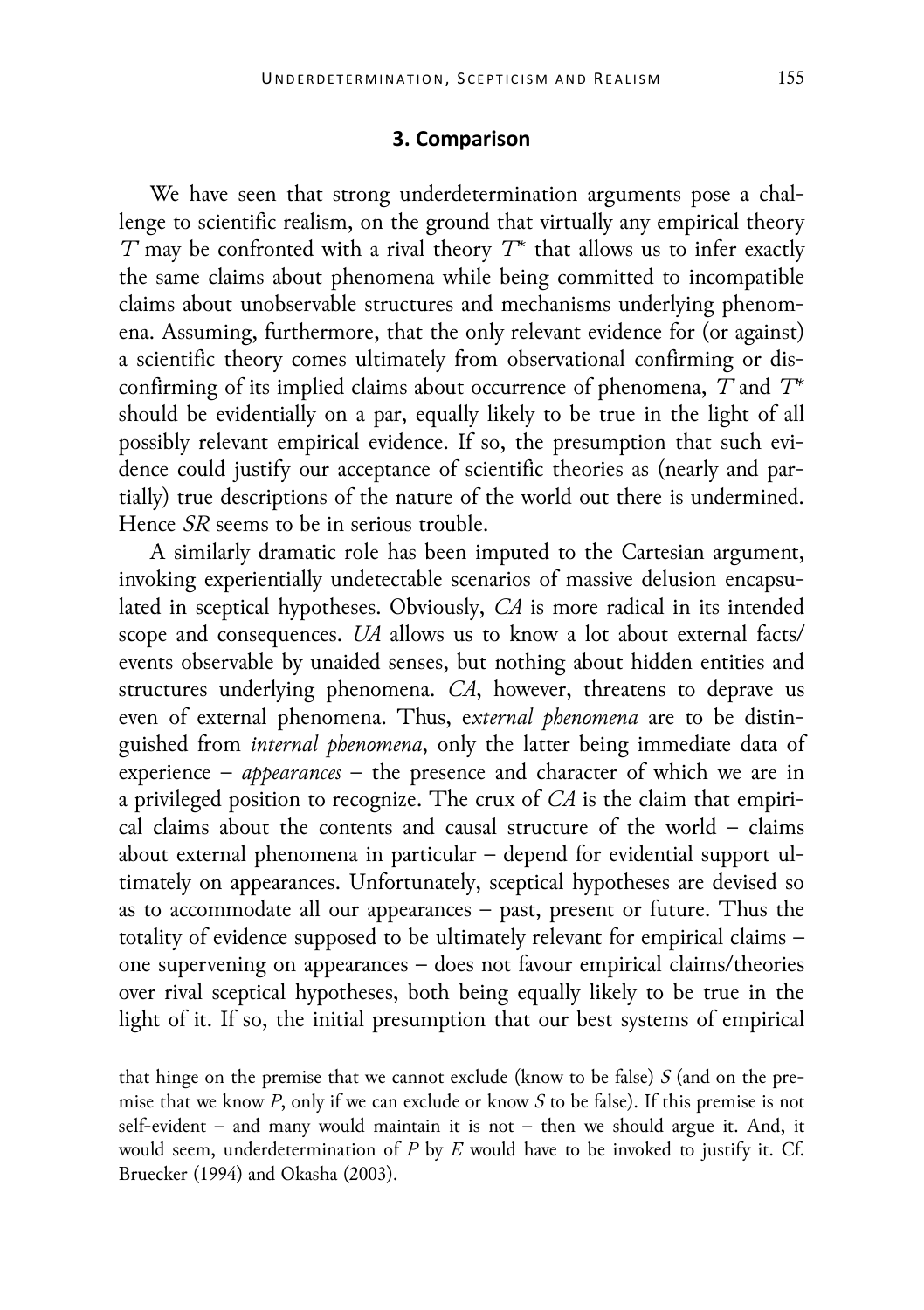claims about the world out there are by and large true is undermined. Hence the very idea of empirical knowledge of the world seems to be in serious trouble.

This analogy between *UA* and *CA* can be pushed further. Crucial in *CA* is their tendency to construe even claims about things and events that we would normally call (in agreement with *UA*) "observable" as if they were on a par with epistemically derivative "theoretical" claims, inheriting their degree of evidential support, if any, by inference from *the Given* – consisting of appearances as immediate data of experience. To put it slightly differently, external phenomena are placed in the troublesome position that unobservable items occupy in *UA*, on the ground that they are beyond immediate, hence safe reach of our cognitive powers. And the dramatic challenge posed by *CA* is that the evidence of *the Given* does not favour even our best common-sense or scientific empirical claims over alternative sceptical claims, because the latter claims are designed to accommodate – indeed, to account for − *the Given*.

In light of this, perhaps the most salient analogy between *CA* and *UA* is that they presuppose a foundationalist picture of evidence based on a sort of *data/theory* dichotomy and its corollary that theory-like items can be justified – if at all – only by inference from data-like items (or non-inferential reports of them), that is, from the epistemically prior experiential and observational evidence respectively (cf. Okasha 2003).

| 1) ata                | Theory                                                   |
|-----------------------|----------------------------------------------------------|
| CA Internal phenomena | Empirical: about the observable or<br>unobservable world |
| UA External phenomena | Scientific: about the unobservable<br>world              |

More precisely, both arguments seem to rest on the following assumptions that work together to license sceptical conclusions:<sup>[14](#page-11-0)</sup>

*Inferential justification of theory-claims*: *T/B* – in particular, theoretical claims – can be justified only via a rationally compelling inference from more ultimate evidential claims.

<span id="page-11-0"></span><sup>&</sup>lt;sup>14</sup> A diagnosis along these lines is offered also by Bird (2007) and Okasha (2002).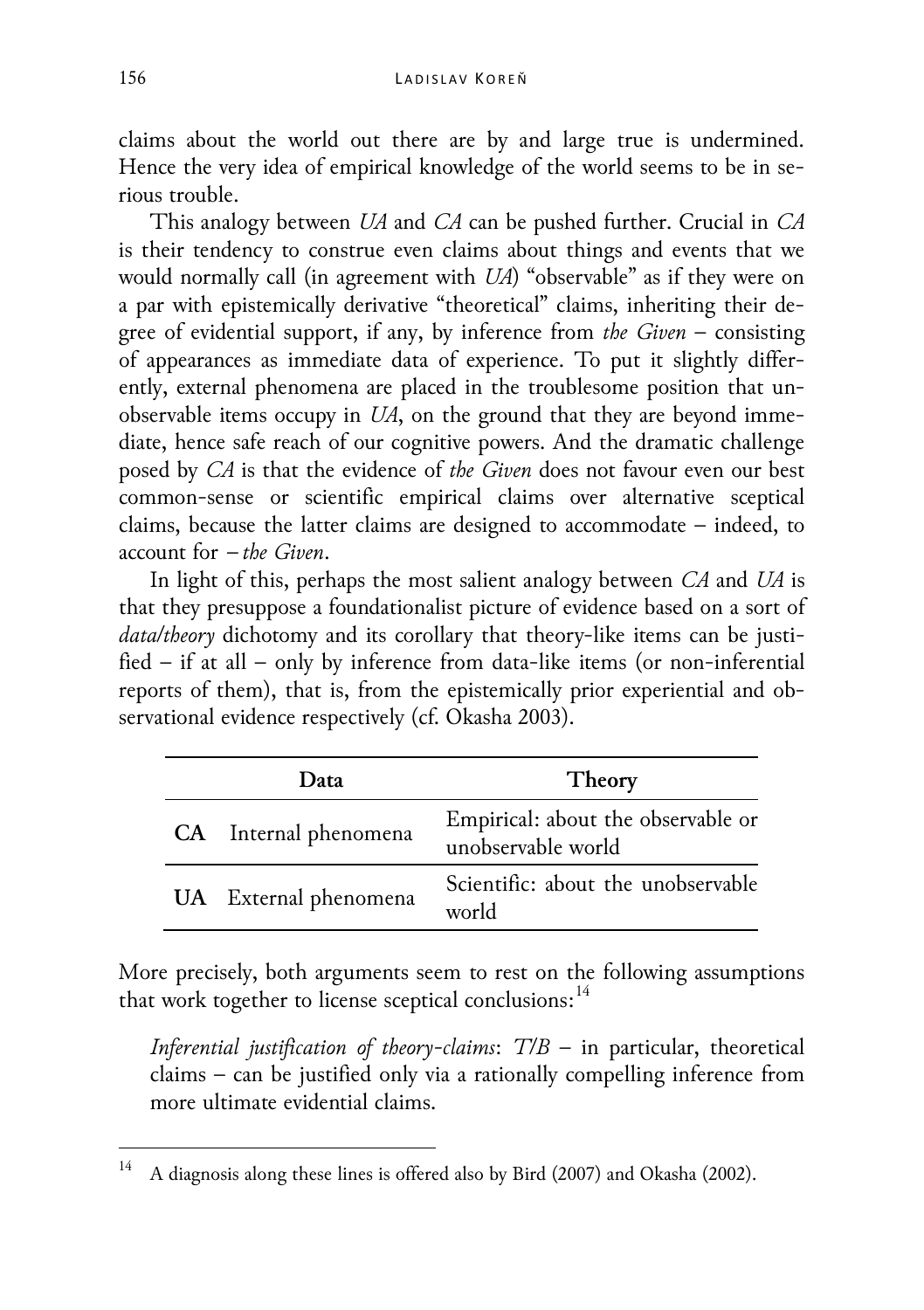*Restricted evidence:* observational/experiential data-claims provide ultimate evidence for *T/B*.

*No rationally compelling inference*: rationally compelling inference can be either deductive or inductive,<sup>[15](#page-12-0)</sup> but, no matter how massive the observational/experiential basis of data-claims for *T/B*:

*T*/*B* are not inferable from it deductively – viz. the existence of inconsistent yet empirically equivalent theories *T\*/S* that is asserted by the 1<sup>st</sup> premise of *UA/CA* (call this *deductive underdetermination*).

*T*/*B* are not inferable from the basis inductively – viz. the existence of inconsistent yet evidentially indistinguishable theories *T\*/S* that follows from the 1st and 2nd premise of *UA/CA* (call this *inductiveampliative underdetermination*).

If this comparison is on the right track, one may expect that a careful analysis of one sceptical case will in turn illuminate the other. Indeed, the closely parallel structure of the two arguments may prompt one to think that there must be a closely parallel diagnosis of what  $-$  if anything  $-$  is amiss with them. This, though, may turn out to be a false hope. Granted that *UA* and *CA* are structurally parallel, this does not preclude a possibility of a promising anti-sceptical strategy vis-à-vis *CA* that might not be all that promising vis-à-vis *UA* and *vice versa*. Clearly, there is one salient difference between *CA* and *UA*: the latter typically take *phenomena* to be *intersubjective matters* accessible to observation, while the former construe *phenomena* as *subjective appearances* accessible via reflection or introspection, with no implications about the outside world – whether observable or not. It may be that precisely this difference between the two cases will prove crucial at the end of the day.

## **4. Exposing** *CA***: not the epistemic game we play!**

My favourite tactics with respect to *CA* is a genre of what Alex Byrne recently classified as "expose the sceptic" strategy, as opposed to "convince

<span id="page-12-0"></span> <sup>15</sup> Inductive inferences are understood here in the broad sense of ampliative inferences, whose conclusions, unlike those of deductively valid inferences, state more than is contained in the premises.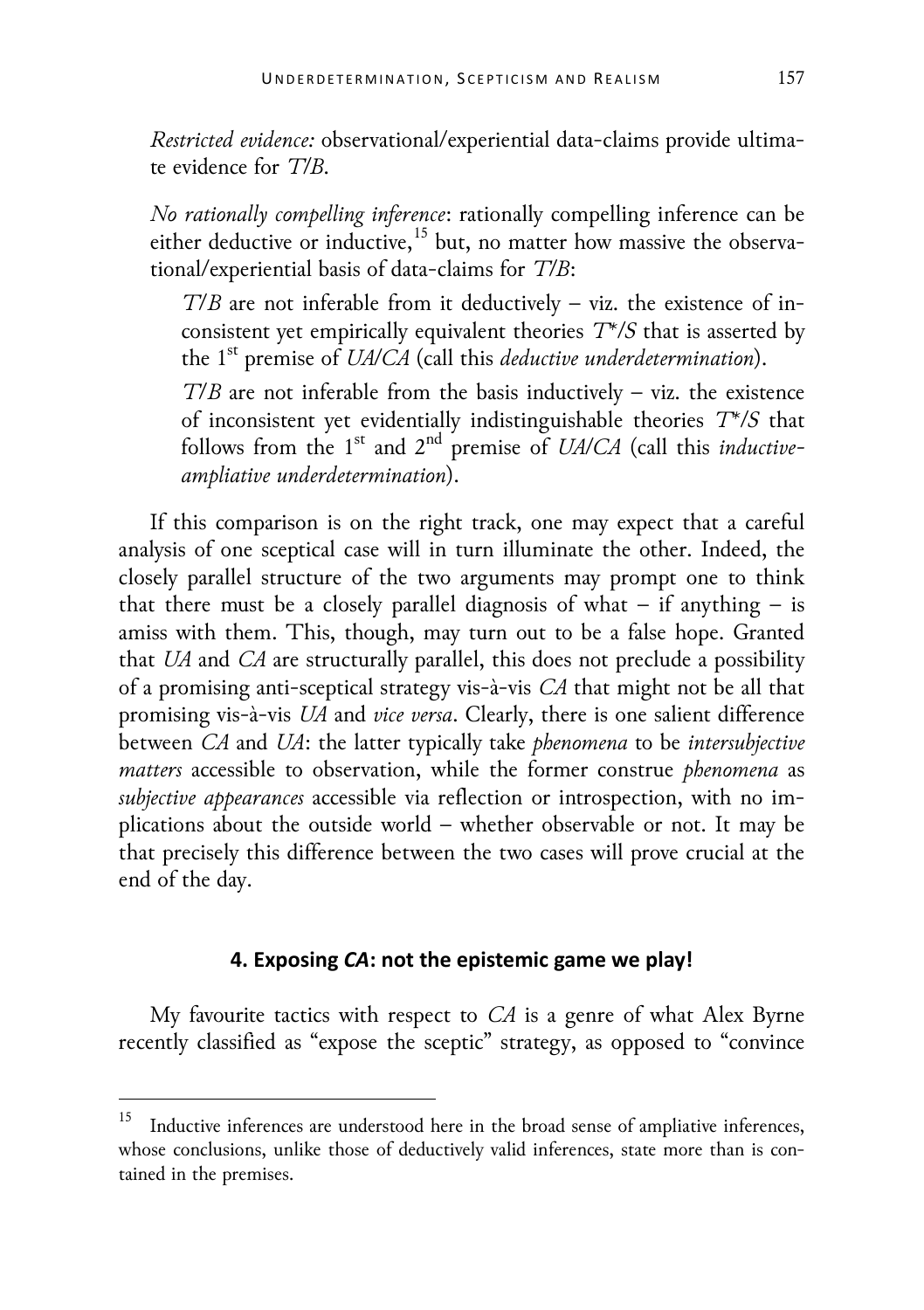the sceptic" strategy.<sup>[16](#page-13-0)</sup> In general, this tactics hinges on the idea that we should not  $try - in vain - to convince the seetic via non-question-begging$ arguments *by his lights*. Rather, the onus is on our imaginary sceptical opponent, who could win the game with us only if it turns out that we are committed to buy his premises as resting on plausible considerations *by our lights*. We then try to show that this is not the case: the rules of the game that the sceptic wants us to play – and inevitably lose – are not something we are committed to, not being derived from the commitments inherent in *our* discursive-epistemic practices, in which *our* epistemic standards are at home. This strategy, though firmly based in ordinary practices, does not just reassert – *à la* G.E. Moore (cf. Moore's famous 1939/1959) – the claims of common-sense as comparatively far more certain than the premises of *CA*. It proceeds by showing that the foundationalist picture driving *CA* is not something we are committed to. There are two main considerations that I want to briefly mention in support of this claim.

First, *our* conception of relevant empirical evidence differs in crucial respects from the alleged neutral phenomenal evidence with no implications about the world out there. As Wittgenstein, Austin, or McDowell taught us, apart from dubious and scepticism-infected requirements such as *infallibility of evidence,* or considerations such as *argument from illusion*, it is not clear why we should buy from the sceptic the phenomenal conception of evidence for our empirical claims (see Austin 1962; Wittgenstein 1969; McDowell 1994).

In fact, (A) what would normally count as evidence for empirical claims is hardly confined to records of internal appearances, which, anyway, are rarely cited as evidence. This holds for everyday life as well as rigorous practices of science, where evidence is, paradigmatically, intersubjectively checkable. Consequently, empirical evidence, as normally conceived of, is ex-

<span id="page-13-0"></span>See Byrne (2004). Byrne himself appeals to McDowell (1994). In my view, this line of response to sceptical challenges was pursued by Wittgenstein (1969) and Austin (1962). More recently, except of Byrne, Leite (2009) offers an interesting version of this tactics. In his already classic discussion of scepticism, Williams (1996) urges a rather similar approach: basically, to expose sceptical arguments as resting on theoretical commitments that are, despite initial appearances, far from being intuitive and uncontroversial (he identifies what he calls *epistemological realism* as a crucial and highly controversial sceptical commitment). Clearly, if sceptical commitments are not *our* commitments, we are free to ignore them. A careful study of sceptical arguments from underdetermination is Vogel (2004), who also usefully classifies possible responses to them.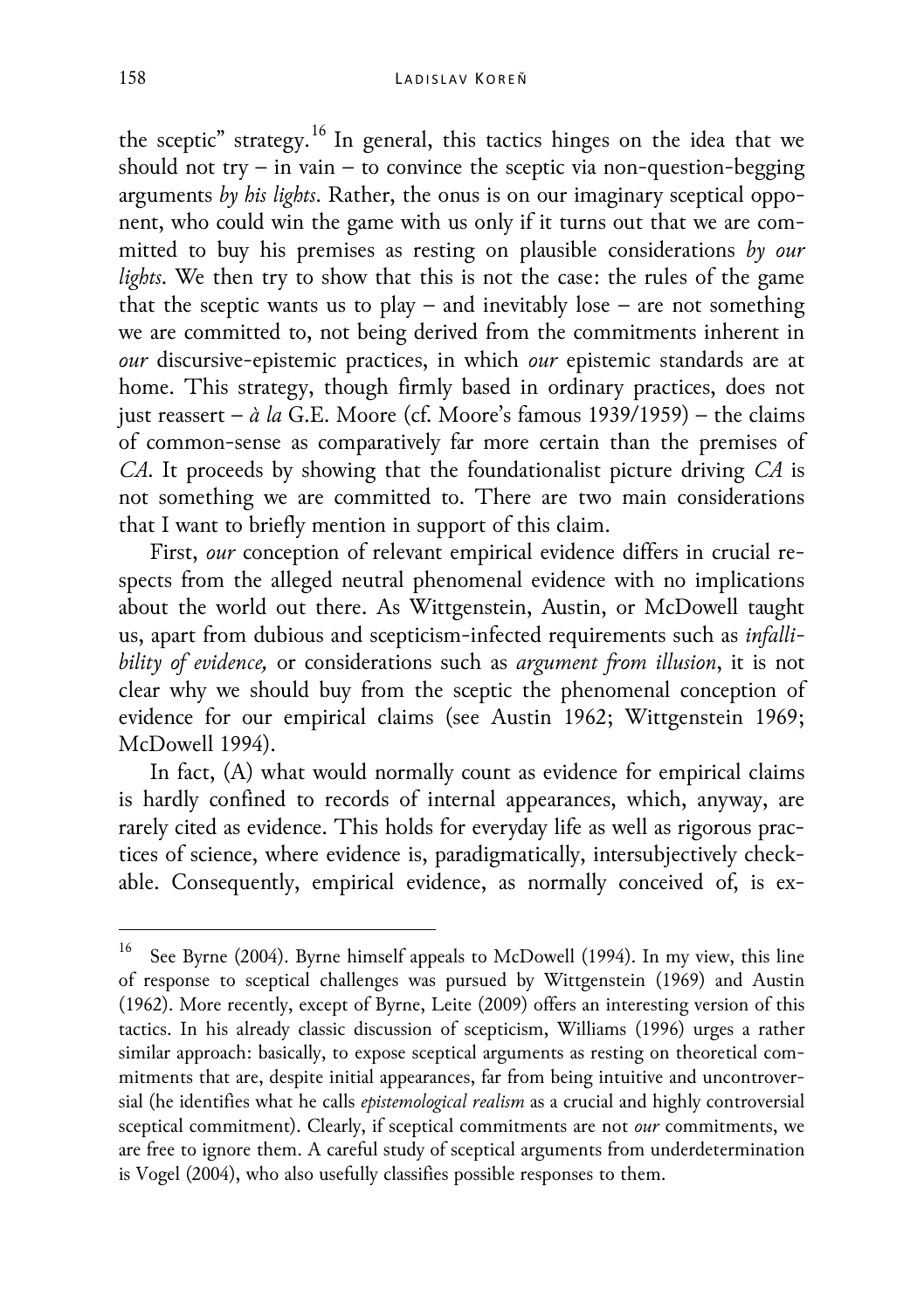pressible in claims whose content is far from neutral about the world out there. Intersubjectivity also supplies the only "neutrality" that is needed.

(B) Furthermore, evidence is typically asked only for claims deemed unobvious, directly inaccessible or unavailable in a context of inquiry, whereas pieces of evidence are supposed to be directly or unproblematically available in the context – at least compared to what it is expected to be evidence for. Thus, under normal conditions, spontaneous perceptual judgements about medium-sized items in our vicinity are not taken as standing in need of evidence – rather, they serve as possible pieces of evidence for other claims – because we do not take what we so perceive as inaccessible or unavailable to us (see, for instance, McDowell 1994). Also evidence is typically not asked for common-sense certainties like "I am a human being", "I have hands" or "The world has existed many years past", whose role in our belief-systems is more accurately described as that of Wittgenstein's metaphorical hinges around which all questioning, doubting and reason-giving turns, since they set standards of what in a given context tests what.

(C) Empirical evidence does not have to be - and usually is not - infallible or incorrigible. This, of course, hangs in closely with the previous two points, which allowed evidence to expand well beyond the allegedly safe confines of subjective experience. Perceptual judgments may provide perfect evidence by ordinary standards, even though they are fallible and corrigible. [17](#page-14-0)

(D) Finally, what normally qualifies as empirical evidence is so heterogeneous and context-dependent that it is simply hopeless to try to reconstruct semantically determined kinds of claims, whose ordering would faith-fully reflect invariant evidential dependencies among them.<sup>[18](#page-14-1)</sup> For instance, from the perspective of our ordinary epistemic practices, there is no *a priori* reason to think that claims of type *A* (e.g. direct reports of sensory experience) are essentially non-inferential, that is, potential pieces of evidence upon which claims of type *B* inferentially (e.g. reports about the world) de-

<span id="page-14-0"></span><sup>&</sup>lt;sup>17</sup> Moore (1925/1959), (1939/1959) claims that such truisms are immune to sceptical doubt. Wittgenstein (1969) develops this idea in greater detail and depth, though he distances himself from Moore's approach in many respects. I explain what I take to be a promising Wittgensteinian position in some detail in Koreň (2013). A useful survey article about evidence is Kelly (2008).

<span id="page-14-1"></span>The idea that there is an invariant and objective order of epistemic dependencies between semantically determined classes of claims/beliefs is what Williams (1996) calls *epistemological realism*.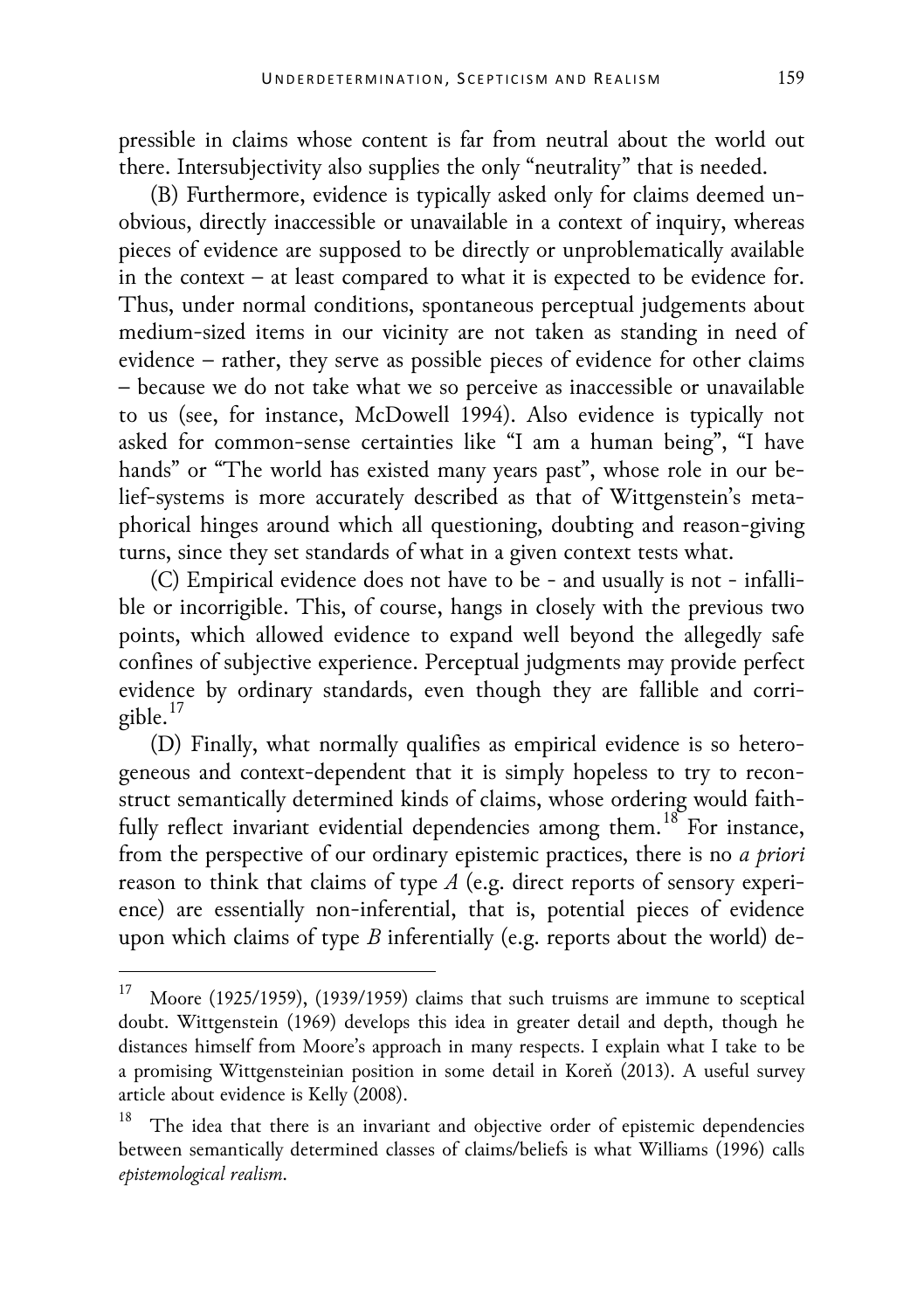pend, for which, however, distinct evidence is never (in no context) required. As Austin aptly put it: "*Any* kind of statement could state evidence for *any* other kind, if the circumstances were appropriate." Thus:

I may say, for instance, "The pillar is bulgy" on the ground that it looks bulgy; but equally I might say, in different circumstances, "That pillar looks bulgy"— on the ground that I've just built it, and I *built* it bulgy. (Austin 1962, 116)

All these features characterizing empirical evidence as we normally conceive of it – and possibly others that I have not mentioned – are at odds with the properties attributed to phenomenal evidence, which is held to be infallible, non-inferential and world-neutral, among other things.

The second consideration, then, is closely connected to the first. It is hard to deny that empirical claims or theories are, in general, not entailed by available empirical evidence, if only because they go beyond it in universal generalizations. It is less clear, however, that we should be worried about the possibility of empirical theories being underdetermined by *our* empirical evidence. For one thing, outside philosophical circles, a reasonable attitude would be to say that only claims suggesting specific and contextually relevant possibilities of error – not *ad hoc* hypotheses devised by philosophers for the purpose of accommodating appearances – should be given hearing when we compare and evaluate epistemic standing of our empirical claims and theories. For another, once we feel free to set aside the phenomenal conception of evidence as something we are not compelled to buy, allowing empirical evidence to contain good many "outward-looking" or "external" claims, sceptical hypotheses, even if they are allowed to enter comparison, would be excluded as incompatible with the more liberal empirical evidence.

## **5. Some responses to** *UA* **and instructive parallels**

The upshot of the exposure-tactics as applied to *CA* is that the phenomenal conception of evidence is not something we are compelled to identify with. The situation with *UA* is a more delicate matter, though, if only because it is difficult to abandon completely the empiricist regulative that scientific theories should be evidentially controlled by observational data. Anyway, given that *UA* construes *phenomena* as external, hence intersubjectively available, the exposure-tactics does not carry over to *UA*. Nevertheless,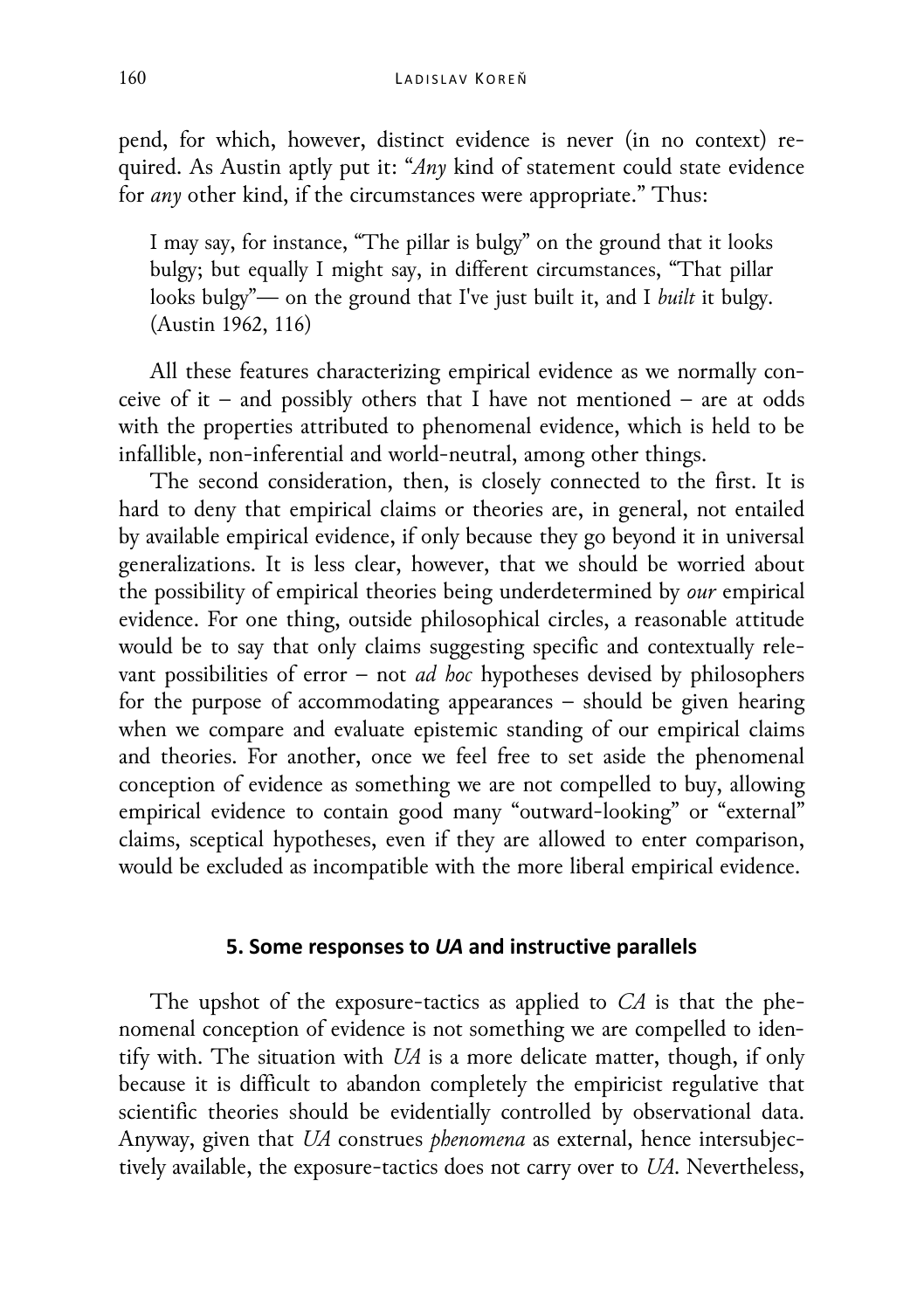a few instructive parallels could occur to us when we start to think about possible responses to *UA*. In this way, I think, a careful discussion of one case can shed light also on the other.

Perhaps the most straightforward reaction to *UA* is that of the *sceptic* (or *agnostic*) who concurs with its negative conclusion and reads the whole argument as effectively compromising not just the epistemological commitment of *SR* but indirectly also the realist tenet behind it, namely that scientific theorizing aims to give a true account of the largely unobservable world. If that is the aim, the sceptic goes on, we are never warranted in holding it to be achieved – or so *UA* teaches us. Yet, we may embrace a different (in this sense, anti-realist) view of the aim of scientific theorizing, which does not seem to have the embarrassing consequence that we can never have epistemic warrant to believe that the aim has been achieved. According to the most influential development of this approach – Van Fraassen's *constructive empiricism* (cf. Van Fraassen 1980) – a reasonable aim of science is to produce *empirically adequate* theories that allow us to infer only true claims about phenomena and their regularities. Accordingly, in *accepting* scientific theories we need not – fortunately – hold them to be true *tout court*. We only need to hold them to be empirically adequate – true, that is, in what they claim about phenomena. And we may be war-ranted in such modest claims, because they do not transcend phenomena.<sup>[19](#page-16-0)</sup>

Whatever its merits, this agnostic strategy with respect to unobservable facts has not been widely followed. Still, it has an insight in that we can profitably read *UA* as an attempt to reveal a tension between realism and empiricism. Incidentally, it is not without interest that Descartes' methodological scepticism can be interpreted in a similar way – namely as challenging a view of knowledge based on empiricism – be it a naive empiricism of common sense or a more elaborate empiricism animating the post-Aristo-telian philosophical and scientific tradition.<sup>[20](#page-16-1)</sup> Empiricist approaches to science emphasize the key role of observational evidence in testing scientific hypotheses and theories. However, if sound, *UA* shows that a seemingly innocuous version of empiricism gives rise to scepticism about realistically interpreted theories as not likely to be true in the light of total observational

<span id="page-16-0"></span> <sup>19</sup> Following the lead of Duhem and Poincaré, one may add to this line that a choice of theory is not determined solely by the data and logic, but also by extra-empirical virtues and pragmatic, conventional or social factors.

<span id="page-16-1"></span><sup>&</sup>lt;sup>20</sup> For an influential interpretation of Descartes in this spirit see Frankfurt (1970).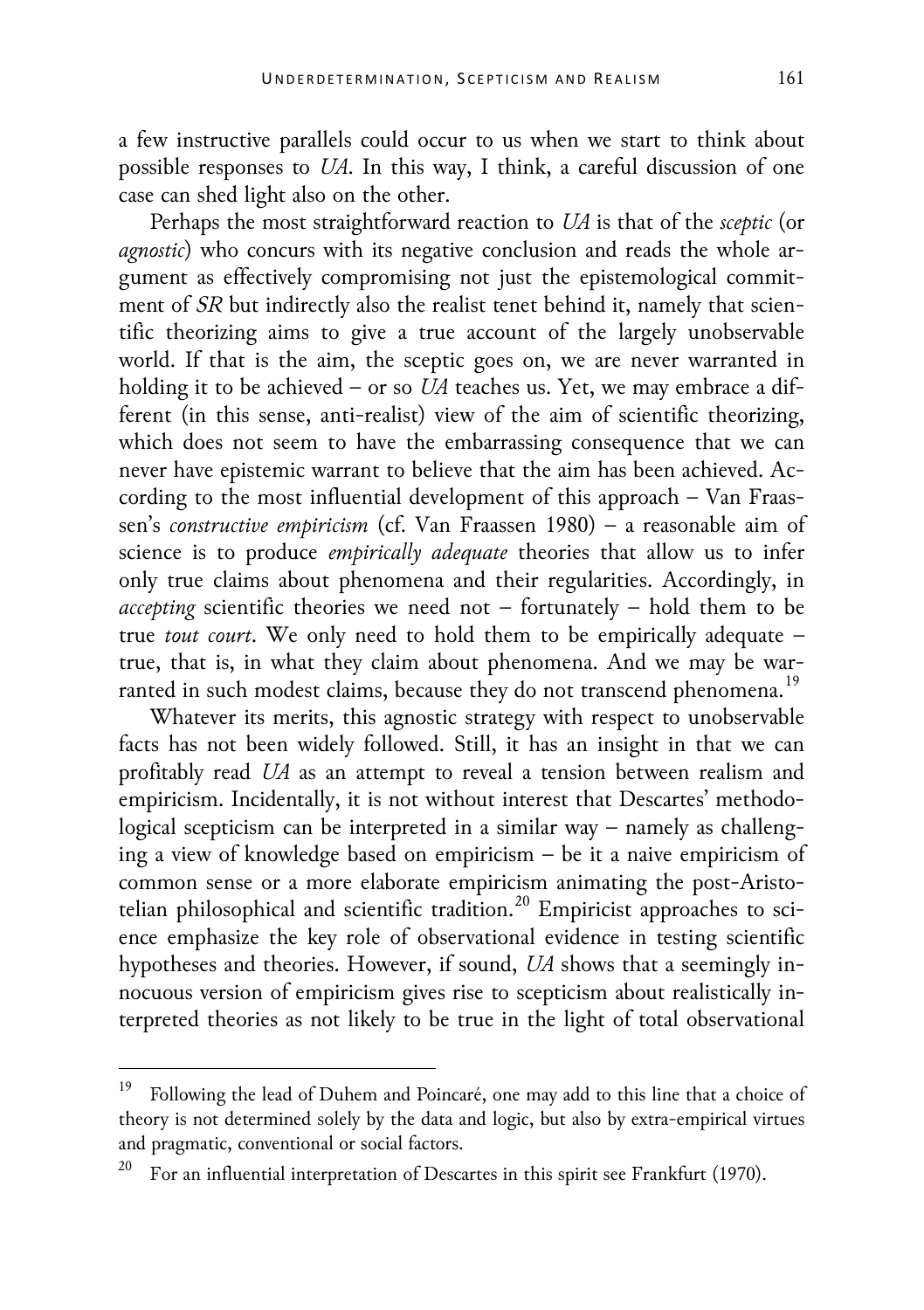evidence. That would be pretty bad news to many realists who accept an empiricist approach to scientific knowledge.

The situation, though, is not hopeless. In fact, realists are likely to deny the force of *UA* and its devastating potential vis-à-vis realism, while hoping to retain a version of the empiricist regulative. And they could either question the premise that any theory *T* has a rival empirical theory *T\** or the premise that empirically equivalent theories are equally well supported by total evidence. Neither strategy is without appeal.

One may argue that except for a few interesting or genuine cases of empirically equivalent theories, most other cases cited in expositions of *UA* are just contrived *ad hoc* rivals of no interest to everyday scientific practice, some of them even generated by sterile algorithms of the sort: *T\* is like T in what it says about phenomena but incompatible with T in what it says about unobservable parts of the world*. Furthermore, if interesting cases of underdetermination apply to partial theories *T* and *T\**, their future incorporation (or failure to be incorporated) into a more comprehensive and successful theory could render them distinguishable after all: only one of them may be successfully incorporated into the larger theory, or if both are, the resulting systems might produce different sets of predicted phenomena so that *T* and *T\** won't count as empirically equivalent (cf. Laudan – Leplin 1991; Hoefer – Rosenberg 1994; Okasha 2002). Here we face only the weak underdetermination problem that is not so threatening. Since the strong underdetermination problem arises only at the level of total (or comprehensive) scientific systems accommodating all phenomena that might ever occur in their intended domain – or, even more ambitiously, at the level of complete scientific systems of the world – the first question to ask is what interesting examples there are of such total scientific systems, and the second question is whether one could come up with a plausible pair of empirically equivalent total systems that would not involve *ad hoc* alternatives such as *Evil Demon* or its algorithmic likes. One problem then is that it is hard to provide even one plausible candidate for a comprehensive theory, not to speak of two (cf. Hoefer – Rosenberg 1994; Okasha 2002). Another problem is that it might not even be clear enough that alternative systems are really *rivals* rather than notational variants (cf. Norton 2008). At any rate, if we set aside merely *ad hoc* rival theories that scientists would not dream of taking seriously, there is little reason to think that every theory *T* has a rival *T\** which is empirically equivalent in the sense required for the strong underdetermination problem to arise.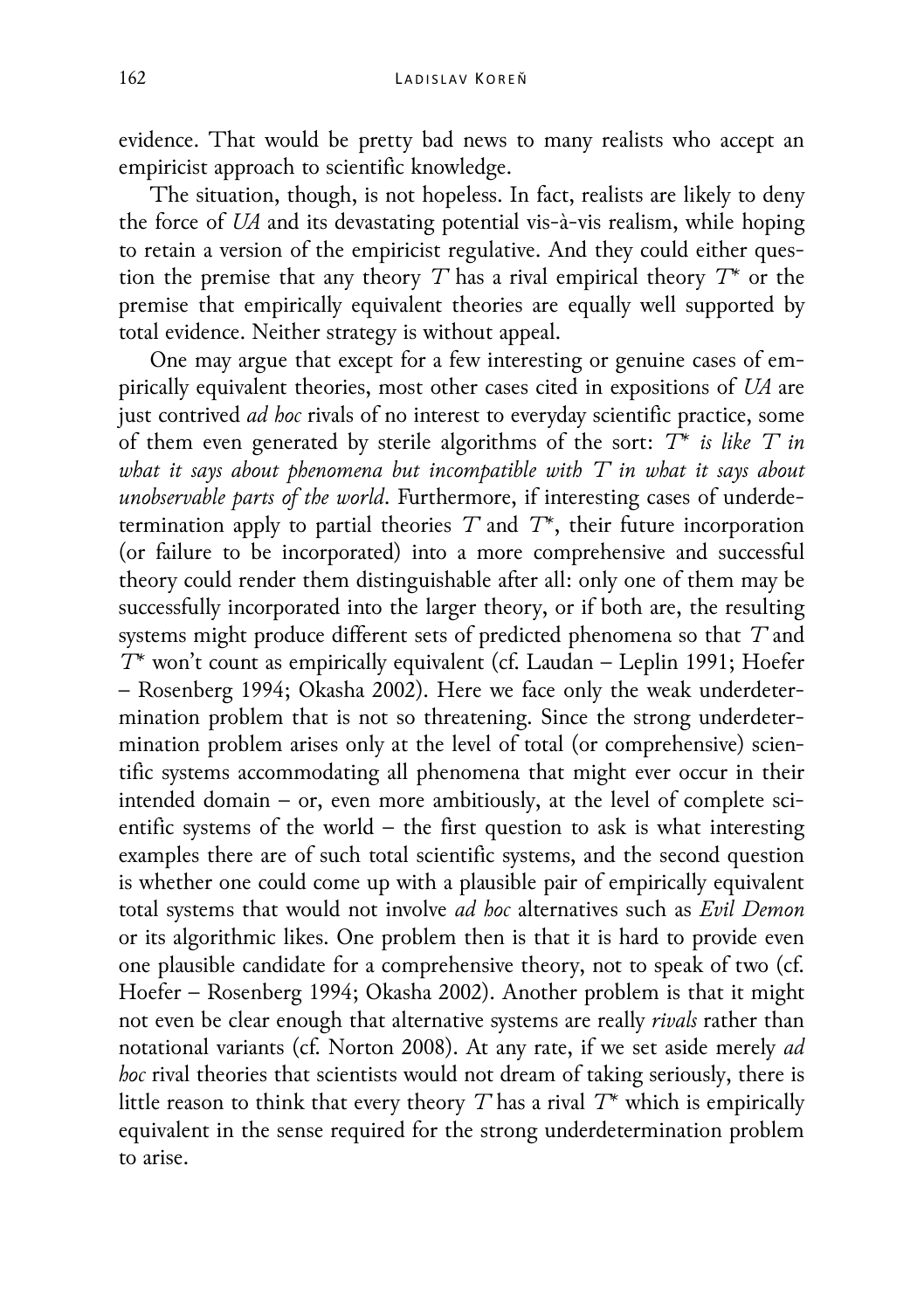Here, then, is the first parallel with the diagnosis urged by the exposure-tactics applied to *CA*, which also allows us to dismiss *ad hoc* sceptical alternatives as irrelevant from the point of view of our ordinary epistemic practices.

Furthermore, one may challenge as inadequate the positivist view of the epistemic structure of scientific theories implicated in the definitions of observational basis and empirical equivalence of scientific theories. Arguably the crucial aspect of this view is the dichotomy of observable and unobservable items itself reflected in the dichotomy of observational and theoretical claims. Now, many critics argue that there is no *a priori* demarcation criterion – and actual scientific practice does not suggest any – separating observable from unobservable items. Admittedly, some items are detectable by unaided senses, while others we can detect only with aid of more or less sophisticated instruments – starting with glasses and ending with quantum microscopes.<sup>[21](#page-18-0)</sup> Yet scientists would not hesitate to say of the latter that they are observable – though a good deal of background theory is implicated in detection-procedures – provided that detection-procedures have been estab-lished as reliable.<sup>[22](#page-18-1)</sup> Also, *what we observe/perceive* seems influenced or shaped to some extent by what we expect from the world around us, where collateral expectations may well be more of a "theoretical" than "observational" sort.<sup>[23](#page-18-2)</sup> Now, if on the right track, observations of this type suggest that the dichotomy of observational and theoretical distorts rather than illuminates actual scientific practice.

This points to the second parallel with the diagnosis of *CA* in the spirit of the exposure-tactics: intrusion of *prima facie* theoretical elements into the evidential basis of empirical/scientific theories undermines the foundationalist schism shared by *CA* and *UA*: viz. that there is a theory independent evidential basis of non-inferential data-claims (about experiences and observations respectively) upon which theoretical/empirical claims asymmetrically and inferentially depend for their support. Now, once the observation/theory dichotomy is discredited, a potentially much more extensive and contextually flexible evidential basis is available to scientists – compared to the austere positivist basis confined to purely observational claims – pos-

<span id="page-18-0"></span><sup>&</sup>lt;sup>21</sup> This is the basis of a famous argument by Maxwell (1962).

<span id="page-18-1"></span><sup>&</sup>lt;sup>22</sup> I can only recommend Hacking (1983) for many fascinating examples.

<span id="page-18-2"></span>Two classic works – both emphasizing *theory-ladenness* of observation- are Hanson (1958) and Kuhn (1962/1996).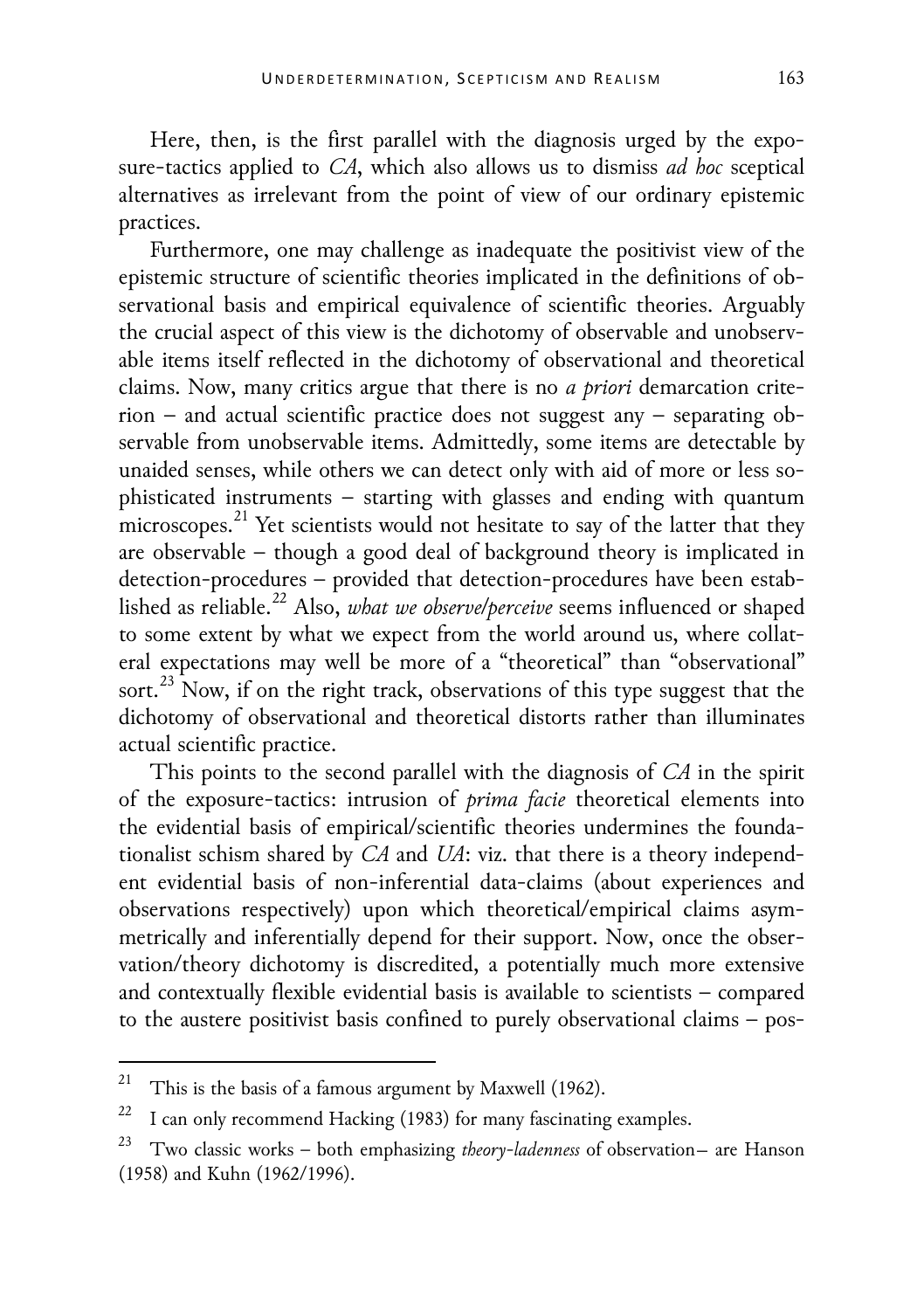sibly including assumptions about the existence of underlying causes or about existence and reliability of (say, causal) explanations,  $24$  or even theoretical analogues of *hinge-propositions* exempt from empirical test.<sup>[25](#page-19-1)</sup> If we put this together with the reservations already expressed, the threat of underdetermination of theories by data becomes even more moot.

The last and related point that I want to mention is that opponents of *UA* may complain that it rests on an overly simplified conception of empirical support for scientific theories/hypotheses – basically, on a simple version of the hypothetico-deductive model attacked already by Duhem. Once we recognize this inadequacy, it is doubtful that, in general, empirically equivalent theories are equally well supported by the totality of possible evidence, even if we grant the premise stating the existence of empirically equivalent rivals. Some critics would say that *theoretic-explanatory virtues* such as simplicity and systematicity might evidentially distinguish empirically equivalent theories, provided there are any genuine and interesting examples of such theories. Others would point out that we do not even need to appeal to such 'super-empirical' virtues in order to show that the same data might support empirically equivalent theories to a different degree. Various theories of inductive support or confirmation can be invoked for this purpose (cf. Norton 2008), prominent among them being the *Bayesian* confirmation theory that emphasizes the possible impact of different prior probabilities assigned to rival theories/hypotheses in addition to updating of probabilities conditional of new pieces of evidence (though notorious problems concerning arbitrariness of prior probabilities may diminish its appeal). Eventually, one may want to differentiate between genuine prediction and mere accommodation of available data. Thus, hypotheses explicitly devised to accommodate the data are not supported by them – certainly not to the same degree as when an independently motivated hypothesis turns out to predict them.

<span id="page-19-0"></span><sup>&</sup>lt;sup>24</sup> See a useful discussion of this point in Bird (2007).

<span id="page-19-1"></span><sup>25</sup> Lakatos (1970) seems to come close to recognizing something like *theoretical hinge propositions* when he talks about research programmes having "hard core" of unrevisable principles. Similar ideas, of course, have been present already in pragmatist and conventionalist approaches. Poincaré (1905/1952) is particularly interesting in this respect, as he claims that originally experientially based truths might gradually harden into principles. Whether or not such propositions are allowed to feature in the empirical evidential basis, they might be held to structure it in the sense that they help to determine what to test in the light of what pieces of evidence. This has parallels in Wittgenstein's category of hinge propositions (Wittgenstein 1969).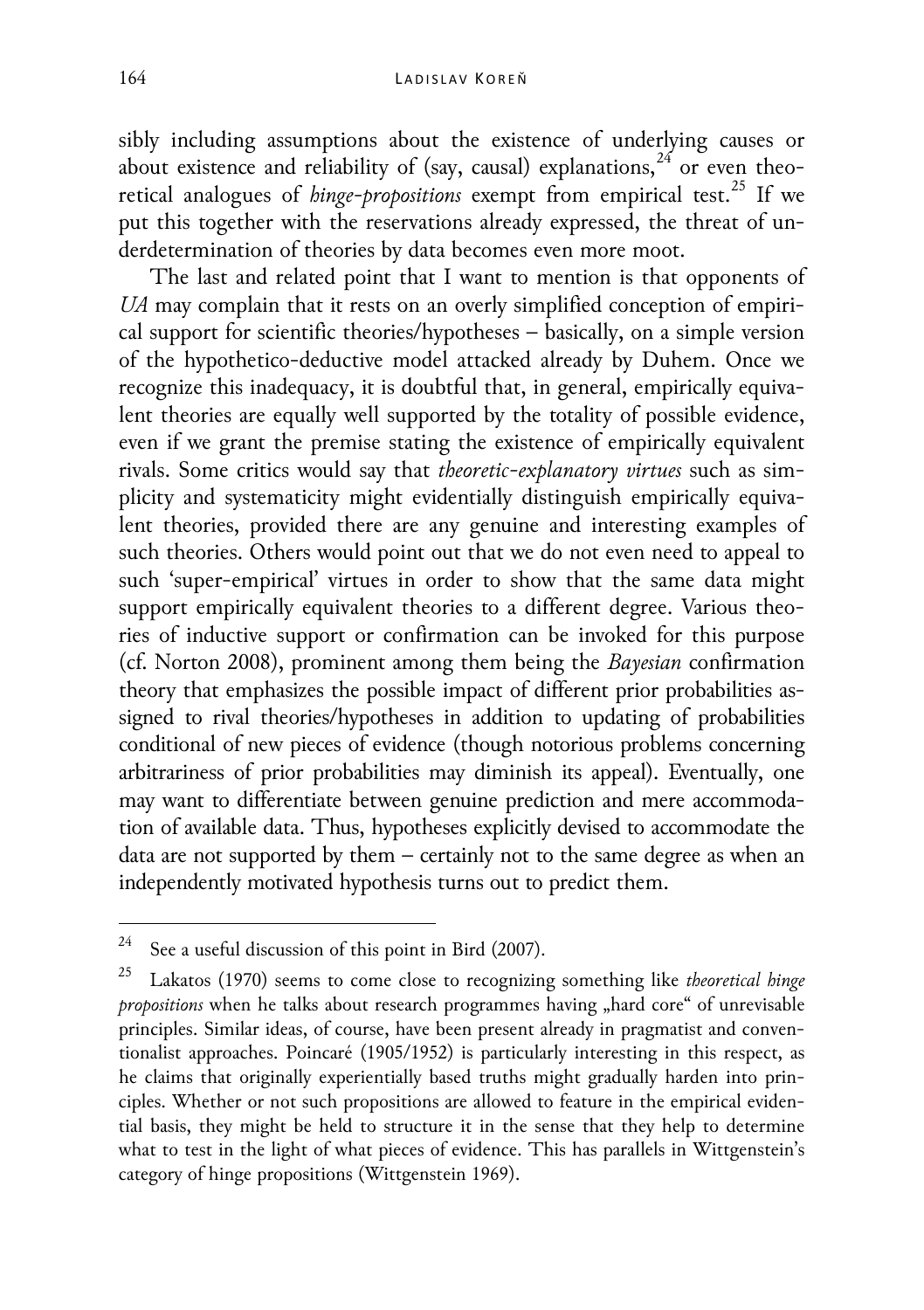### **6. Conclusion**

There are no doubt other options. Suffice it to say, by way of conclusion, that the very last line of response to *UA* available to realists has no analogy with the exposure-tactics applied to *CA*, though nothing in the latter precludes similar factors to play a role in governing and determining empirical theories. But the absence of analogy here is not so surprising, since this specific strategy vis-à-vis *UA* usually aims to show how we can hope to block the threat of underdetermination of theories by data, *even if* we accept that data are purely observational. As a matter of fact, analogous anti-sceptical strategies have been proposed for *CA* but they are of a completely different kind than the exposure-tactics urged in this study. And their prospects − in my view − are not so bright. One of them, for instance, attempts to show that even if we grant the foundationalist conception of phenomenal evidence, our best empirical theories might still be reasonably taken as approximating the truth about the world out there, because they provide the best explanation of patterns of phenomenal evidence (cf. Vogel 1990). This, obviously, is not the way of my favourite exposuretactics, which challenges the very idea of purely phenomenal nature of ultimate empirical evidence that arguably underwrites the foundationalist schism.

### Acknowledgment

I would like to thank Hannes Leitgeb for pressing me to clarify my position concerning the relation between Cartesian-style and underdetermination-style sceptical arguments. I am also very grateful to the *Alexander von Humboldt Foundation* for providing me with exceptional working conditions during my research stay at the MCMP at LMU in Munich.

# References

- AUSTIN, J.L. (1962): *Sense and Sensibilia*. Oxford: Oxford University Press.
- BIRD, A. (2007): Underdetermination and Evidence. In: B. Monton (ed.): *Images of Empiricism.* Oxford: Oxford University Press, 62-82.
- BOYD, R.N. (1983): On the Current Status of the Issue of Scientific Realism. *Erkenntnis* 19, 45-90.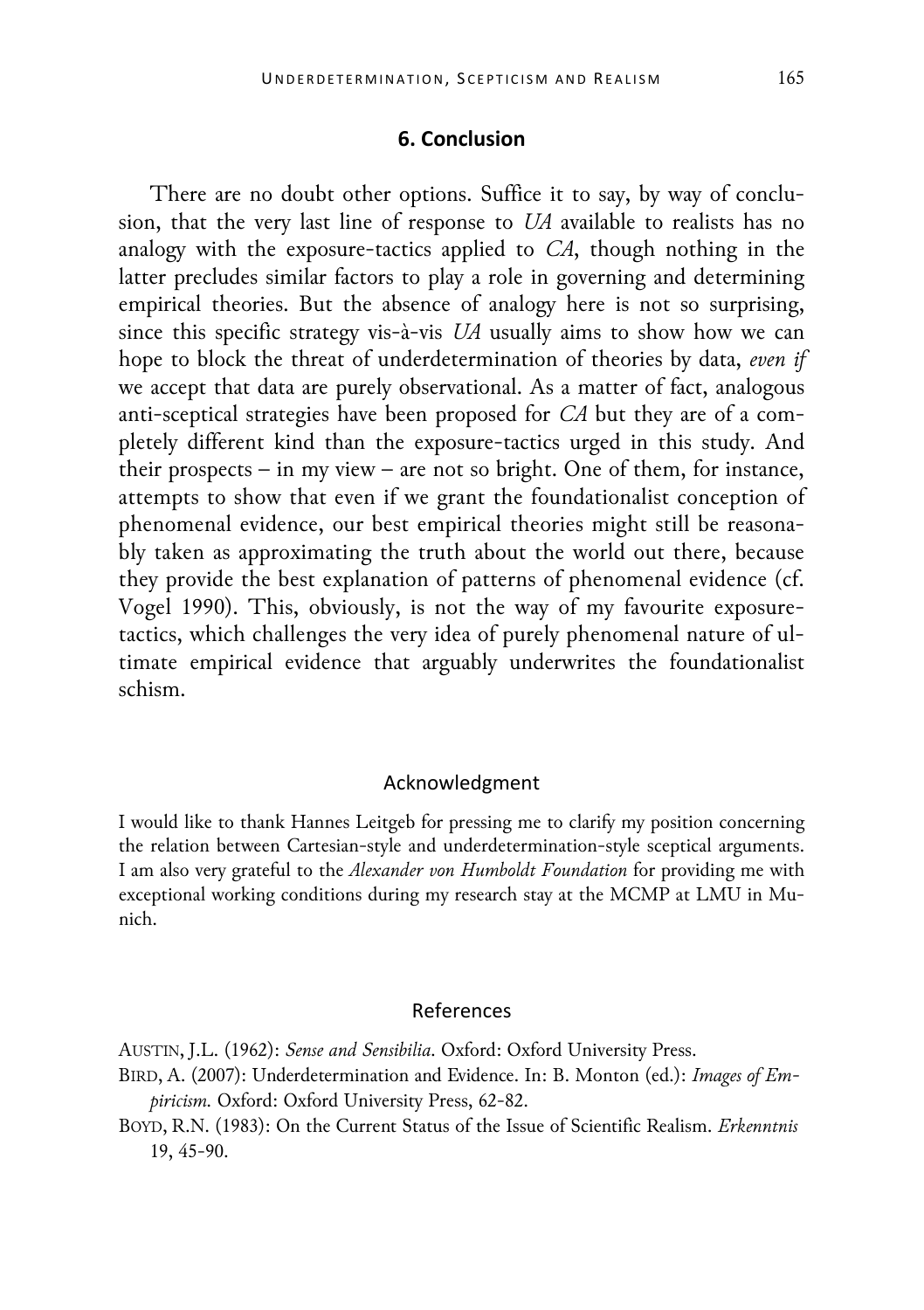- BRUECKNER, A. (1994): The Structure of the Skeptical Argument. *Philosophy and Phenomenological Research* 54, 827-835.
- BYRNE, A. (2004): How Hard Are Skeptical Paradoxes? *Noûs* 38, No. 2, 299-325.
- DESCARTES, R. (1640/1996): *Meditations on First Philosophy.* Trans. by John Cottingham. Cambridge: Cambridge University Press.
- DEVITT, M. (2002): Underdetermination and Realism. *Philosophical Issues* 12, Realism and Relativism, 26-50.
- DUHEM, P. (1914/1954): *The Aim and Structure of Physical Theory.* Princeton: Princeton University Press.
- EARMAN, J. (1993): Underdetermination, Realism, and Reason. *Midwest Studies in Philosophy* 18, 19-38.
- FRANKFURT, H. (1970): *Demons, Dreamers, and Madmen. The Philosophy of Descartes*. Indianapolis and New York: Bobbs-Merrill.
- HACKING, I. (1983): *Representing and Intervening: Introductory Topics in the Philosophy of Natural Science* (Vol. 5, No. 1). Cambridge: Cambridge University Press.
- HANSON, N.R. (1958): *Patterns of Discovery*. Cambridge: Cambridge University Press.
- HOEFER, C. ROSENBERG, A. (1994): Empirical Equivalence, Underdetermination, and Systems of the World. *Philosophy of Science* 61, No. 4, 592-607.
- KELLY, T. (2008): Evidence: Fundamental Concepts and the Phenomenal Conception. *Philosophy Compass* 3, No. 5, 933-955.
- KOREŇ, L. (2013): Istoty a skeptický problém. *Filosofický časopis* 61, No. 5, 643-680.
- KUHN, T. (1962/1996): *The Structure of Scientific Revolutions*. 3<sup>rd</sup> ed. Chicago: University of Chicago Press.
- LAKATOS, I. (1970): Falsification and the Methodology of Scientific Research Programmes. In: Lakatos, I. – Musgrave, A. (eds.): *Criticism and the Growth of Knowledge.* Cambridge: Cambridge University Press, 91-196.
- LAUDAN, L. LEPLIN, J. (1991): Empirical Equivalence and Underdetermination. *Journal of Philosophy* 88, 449-472.
- LEITE, A. (2010): How to Take Skepticism Seriously. *Philosophical Studies* 148, No. 1, 39-60.
- MAXWELL, G. (1962): On the Ontological Status of Theoretical Entities. In: Feigl, H. – Maxwell, G. (eds.): *Scientific Explanation, Space, and Time. Minnesota Studies in the Philosophy of Science.* Vol. III*.* Minneapolis: University of Minnesota Press.
- MCDOWELL, J. (1994). *Mind and World*. Cambridge MA: Harvard University Press.
- MOORE, G.E. (1925/1959): Defence of Common Sense. In: Moore, G.E.: *Philosophical Papers*. Allen & Unwin, 32-59.
- MOORE, G.E. (1939/1959): Proof of an External World. In: Moore, G.E.: *Philosophical Papers*. Allen & Unwin, 126-148.
- NORTON, J. (2008): Must Evidence Underdetermine Theory? In: Carrier, M. Howard, D. – Kourany, J. (eds.): *The Challenge of the Social and the Pressure of Practice: Science and Values Revisited*. Pittsburgh: University of Pittsburgh Press, 17-44.